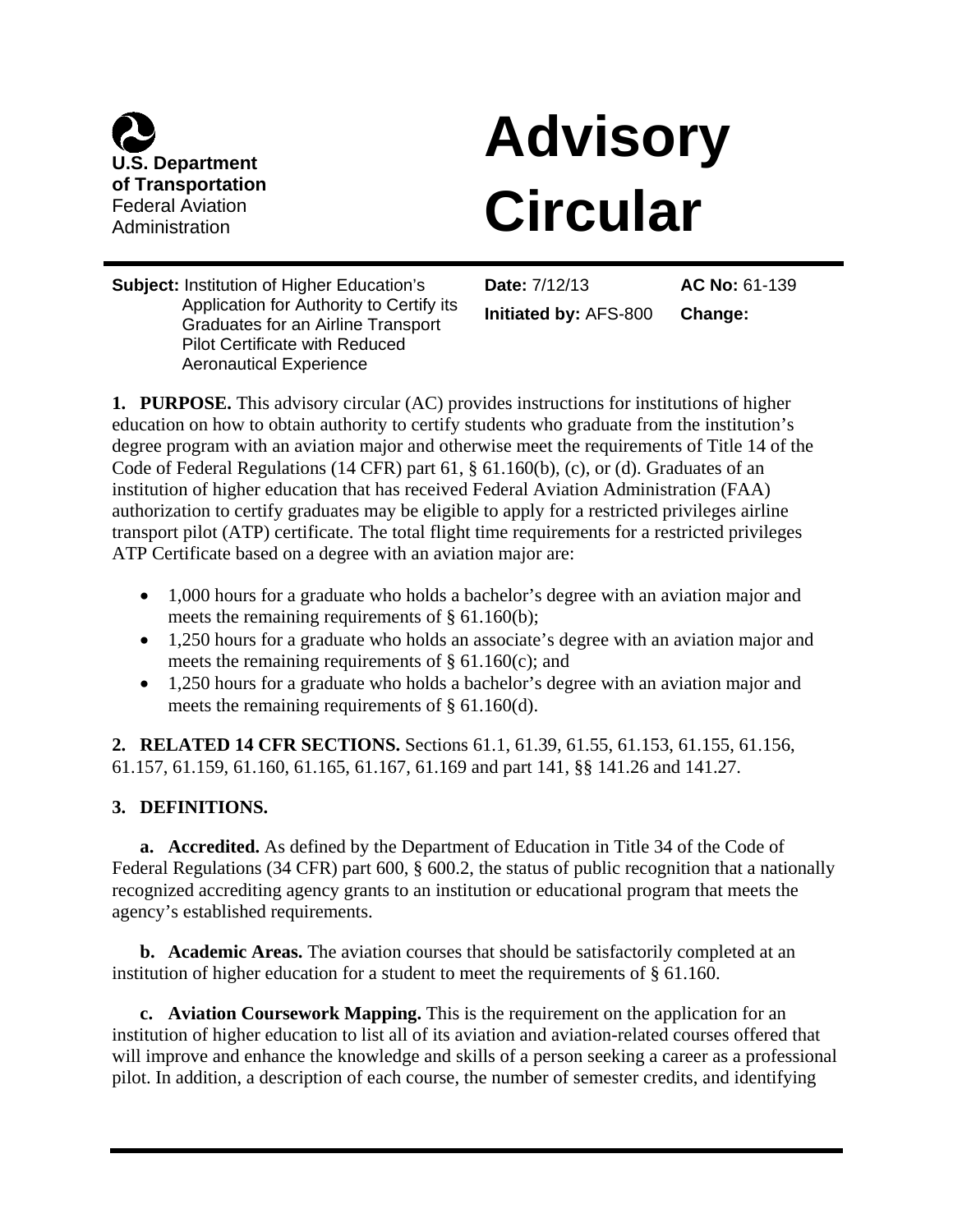which academic area, identified in paragraph 9 of this AC, the course addresses must also be included.

**d. Institution of Higher Education.** As defined in 34 CFR part 600, § 600.4. An institution of higher education must be listed in the Database of Accredited Postsecondary Institutions and Programs. The list is administered by the U.S. Department of Education Office of Postsecondary Education and can be found at http://ope.ed.gov/accreditation/.

**e. Restricted Privileges ATP Certificate.** An ATP Certificate that is subject to the limitations set forth in § 61.167(b). To be eligible a pilot must meet the requirements in §§ 61.153 and 61.160.

**f. Substantial Change.** Any information on the letter of authorization (LOA) issued by the FAA to the institution of higher education that changes and therefore requires a revised LOA to be issued. This includes the removal, addition, or modification of a degree program with an aviation major, and changes to aviation and aviation-related coursework, that affects the LOA or the certifying statement that an institution of higher education places on a graduate's transcript or other authorized document. A revised application must be submitted for a substantial change as described in paragraph 18 of this AC.

**g. Training Agreement.** A statement signed by both an institution of higher education and a part 141 pilot school that describes the terms for which academic training and flight training will be provided to a student.

**h. Training Course Outline (TCO).** An overview document that details the form, methodology, and content of a course of training. The document meets the requirements of part 141 subpart C and is submitted to the FAA for the issuance of a pilot school certificate or provisional pilot school certificate and ratings.

**4. PROGRAM REQUIREMENTS.** Section 61.160 prescribes the minimum requirements that a student must complete as part of a degree program with an aviation major to be eligible for a restricted privileges ATP Certificate. The program must include flight and ground training for a commercial pilot certificate in the airplane category and an airplane instrument rating. To receive the authority from the FAA to certify eligible students, the institution of higher education must demonstrate its degree program(s) can satisfy the following:

#### **a. Bachelor's Degree with an Aviation Major (§ 61.160(b)).**

**(1)** The institution of higher education must be accredited; and

**(2)** Include at least 60 semester credit hours of aviation and aviation-related coursework that has been recognized by the Administrator as coursework designed to improve and enhance the knowledge and skills of a person seeking a career as a professional pilot and outlined in paragraph 9 of this AC; and

**(3)** Hold either of the following: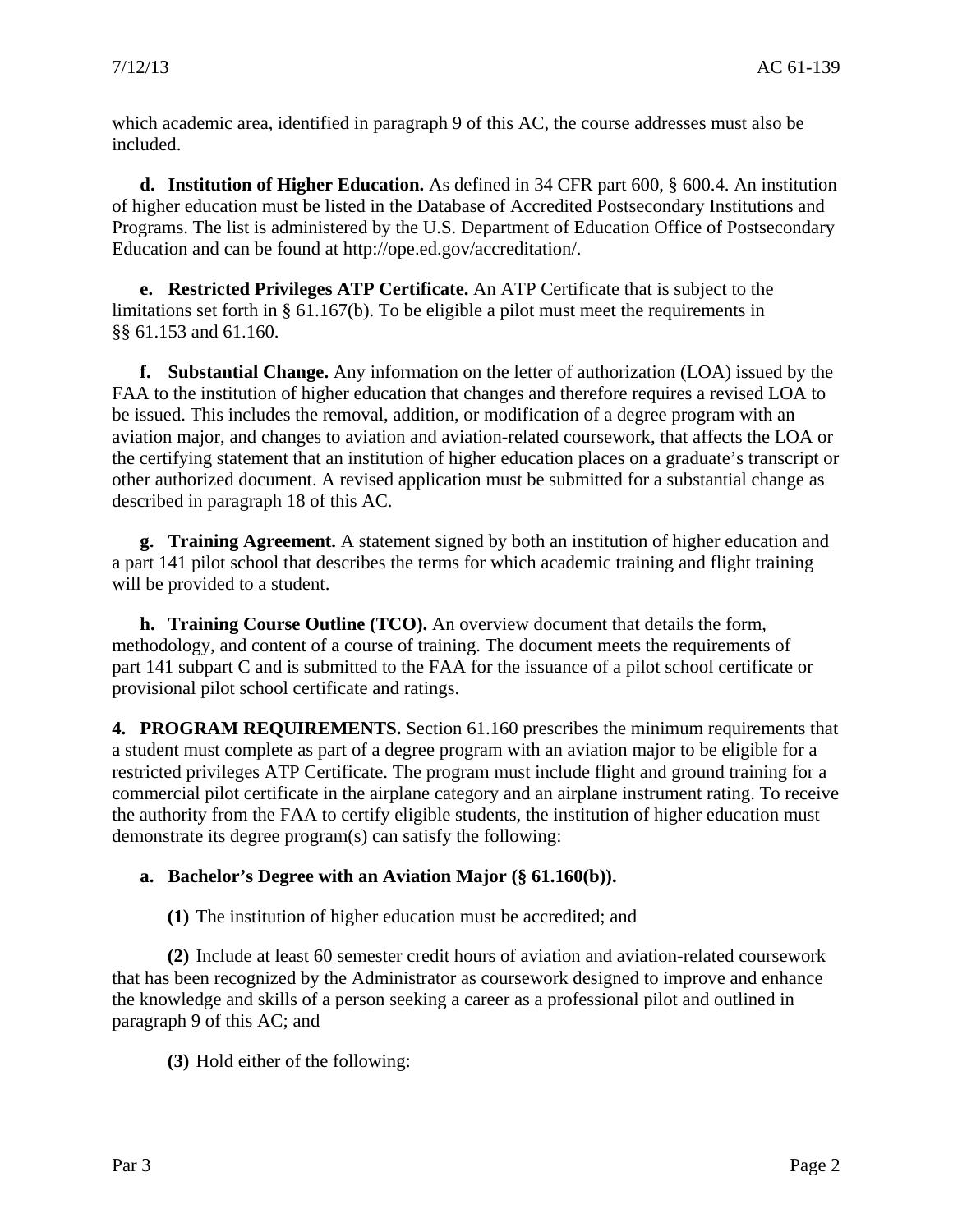**(a)** A part 141 pilot school certificate with a TCO(s) approved for flight and ground training; or

**(b)** A part 141 pilot school certificate with a TCO(s) approved for ground training only and have a formal training agreement with a part 141 pilot school with a TCO approved for flight training.

# **b. Associate's Degree with an Aviation Major (§ 61.160(c)).**

**(1)** The institution of higher education must be accredited; and

**(2)** Include at least 30 semester credit hours of aviation and aviation-related coursework that has been recognized by the Administrator as coursework designed to improve and enhance the knowledge and skills of a person seeking a career as a professional pilot and outlined in paragraph 9 of this AC; and

**(3)** Hold either of the following:

**(a)** A part 141 pilot school certificate with a TCO(s) approved for flight and ground training; or

**(b)** A part 141 pilot school certificate with a TCO(s) approved for ground training only and have a formal training agreement with a part 141 pilot school with a TCO approved for flight training.

#### **c. Bachelor's Degree with an Aviation Major (§ 61.160(d)).**

**(1)** The institutions of higher education must be accredited; and

**(2)** Include at least 30 semester credit hours of aviation and aviation-related coursework that has been recognized by the Administrator as coursework designed to improve and enhance the knowledge and skills of a person seeking a career as a professional pilot and outlined in paragraph 9 of this AC; and

**(3)** Hold either of the following:

**(a)** A part 141 pilot school certificate with a TCO(s) approved for flight and ground training; or

**(b)** A part 141 pilot school certificate with a TCO(s) approved for ground training only and have a formal training agreement with a part 141 pilot school with a TCO approved for flight training.

# **5. RELATED READING MATERIALS (current editions).**

**a. AC 61-138, Airline Transport Pilot Certification Training Program.** This AC provides the aeronautical knowledge that must be obtained by the applicant in order to meet the prerequisites for an ATP knowledge test that is taken after July 31, 2014.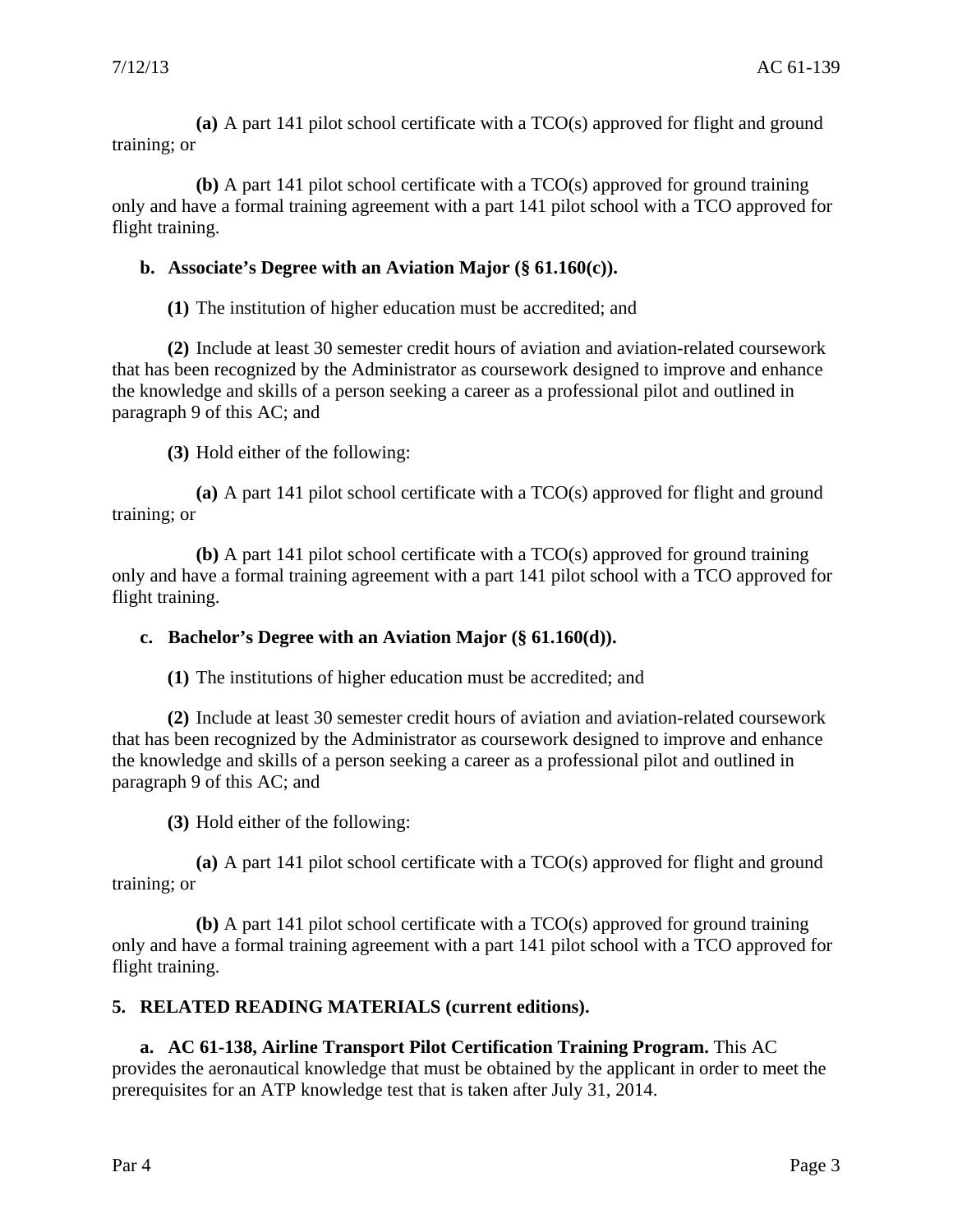**NOTE: If the ATP knowledge test is satisfactorily completed prior to August 1, 2014, the ATP Certification Training Program (CTP) need not be completed, provided the practical test is successfully completed within 24 calendar-months of completing the ATP knowledge test.** 

**b. AC 61-65, Certification: Pilots and Flight and Ground Instructors.** Stakeholders can find additional information regarding original pilot certification and addition of category, class, and type ratings in AC 61-65.

**c. AC 61-89, Pilot Certificates: Aircraft Type Ratings.** Guidance on advanced training criteria is available in AC 61-89. The FAA, commercial sources, and industry associations provide other media on pilot certification and eligibility.

**d. AC 141-1, Pilot School Certification.** Institutions may need to apply for a part 141 pilot school certificate. Guidance on the certification process for a pilot school is contained in AC 141-1.

**e. Airman Knowledge Test Guides.** Institutions may choose to incorporate elements of the airman knowledge test guides into a degree program with an aviation major. The information contained in the guides is critical for an applicant to have a thorough understanding of the concepts and tasks that are associated with the minimum aeronautical knowledge for a certificate or rating.

**f. Practical Test Standards (PTS).** Institutions may choose to incorporate elements of the PTS into the coursework of a degree program with an aviation major. The applicant should have a thorough understanding of the concepts and tasks outlined in the PTS that are associated with the minimum knowledge and skill level for a certificate or rating.

#### **6. BACKGROUND.**

**a. Public Law (PL).** The Airline Safety and Federal Aviation Administration Extension Act of 2010 (PL 111-216) mandated that all pilots in 14 CFR part 121 operations hold an ATP Certificate by August 2, 2013. PL 111-216 also required the FAA revise the ATP Certificate requirements and included a provision that permitted the Administrator to allow specific academic training courses to be credited towards the minimum aeronautical experience requirements for an ATP Certificate.

**b. FAA Regulations.** As a result of the PL, the FAA created § 61.160, Aeronautical Experience – Airplane Category Restricted Privileges, which enables a pilot, in certain situations, to obtain an ATP Certificate with reduced total time as a pilot based on academic experience. Specific paragraphs in § 61.160 enable a graduate of a degree program with an aviation major to be eligible for a restricted privileges ATP Certificate, provided they receive a certifying statement from the institution of higher education. Section 61.169 provides the requirements for the institution of higher education to obtain the authority from the FAA to issue a certifying statement to its graduates. Without a certifying statement from the institution of higher education, a student may not apply for a restricted privileges ATP Certificate under the total time as a pilot requirements of  $\S$  61.160(b), (c), or (d).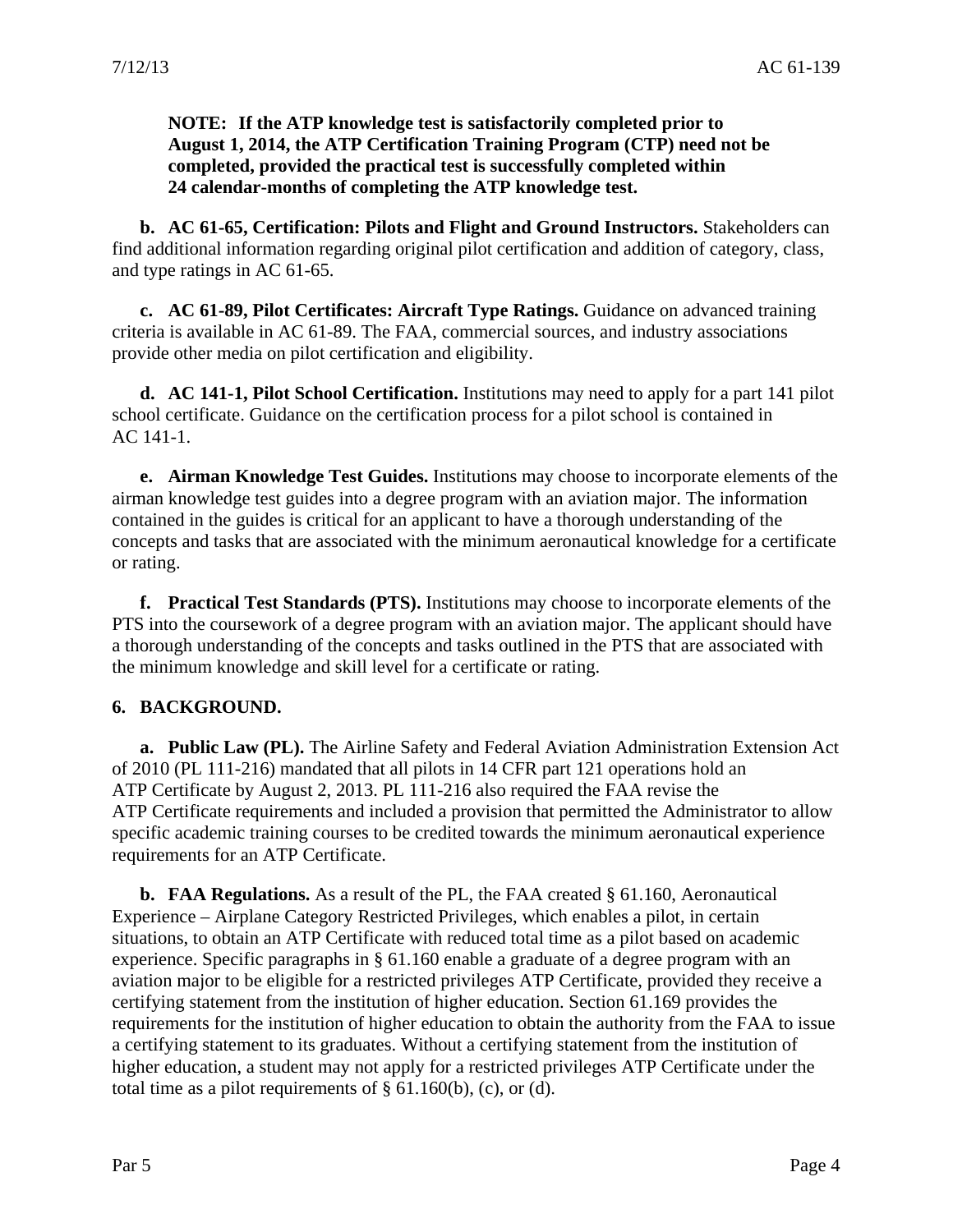#### **7. GENERAL PROCESS FOR AN INSTITUTION OF HIGHER EDUCATION SEEKING AUTHORIZATION.**

**a. Requirements.** In accordance with § 61.160, an institution of higher education must hold:

**(1)** A part 141 pilot school certificate with a TCO(s) approved for ground and flight training; or

**(2)** A part 141 pilot school certificate with a TCO(s) approved for ground only and have a formal training agreement in accordance with § 141.26(b) with a part 141 pilot school that provides the flight training for the institution of higher education.

**b. Submit Application.** Any institution of higher education that chooses to obtain authority to certify its students for an ATP Certificate under the requirements in § 61.160 must submit an application to the FAA demonstrating that its degree program(s) has met all of the program requirements listed in § 61.160 and paragraph 4 above, as applicable. The aviation coursework mapping section of the application must be fully documented and retained by the institution of higher education and the FAA.

**c. LOA Issued.** The FAA will issue an LOA based on a determination that the information supplied in the application meets the regulatory requirements of § 61.160. The institution of higher education must receive an LOA from the FAA which grants authority to give its graduates a certifying statement. The institution of higher education must determine that the graduate has met the applicable requirements of § 61.160 before the certifying statement can be placed on the transcript or other document authorized by the FAA.

**d. Continued Compliance.** In an effort to ensure that an institution of higher education maintains the level of competency for which they were initially authorized, the FAA will revalidate the LOA on a regular basis, and may conduct ad hoc evaluations as needed, as described in paragraph 18 below. In addition, in accordance with  $\S$  61.169(c), the FAA may rescind or amend an LOA if the institution of higher education is not complying with or is unable to comply with the provisions of the LOA. This includes any substantial changes made by the institution of higher education to the academic program or changes that affect the LOA that requires notification to the FAA.

**e. Electronic Format.** To the extent possible, institutions of higher education should use an electronic format for submissions and correspondence.

**8. INSTITUTION OF HIGHER EDUCATION REQUIREMENTS.** In accordance with § 61.169, an institution of higher education must be accredited, as defined in § 61.1, by a nationally recognized accrediting agency. Accreditation ensures that education provided by institutions of higher education meets acceptable levels of quality. Accrediting agencies, which are private educational associations of regional or national scope, develop evaluation criteria and conduct peer evaluations to assess whether or not those criteria are met. According to the Council of Higher Education Accreditation (CHEA), accredited status is a signal to students and the public that an institution meets at least threshold standards for its faculty, curriculum, student services, and libraries.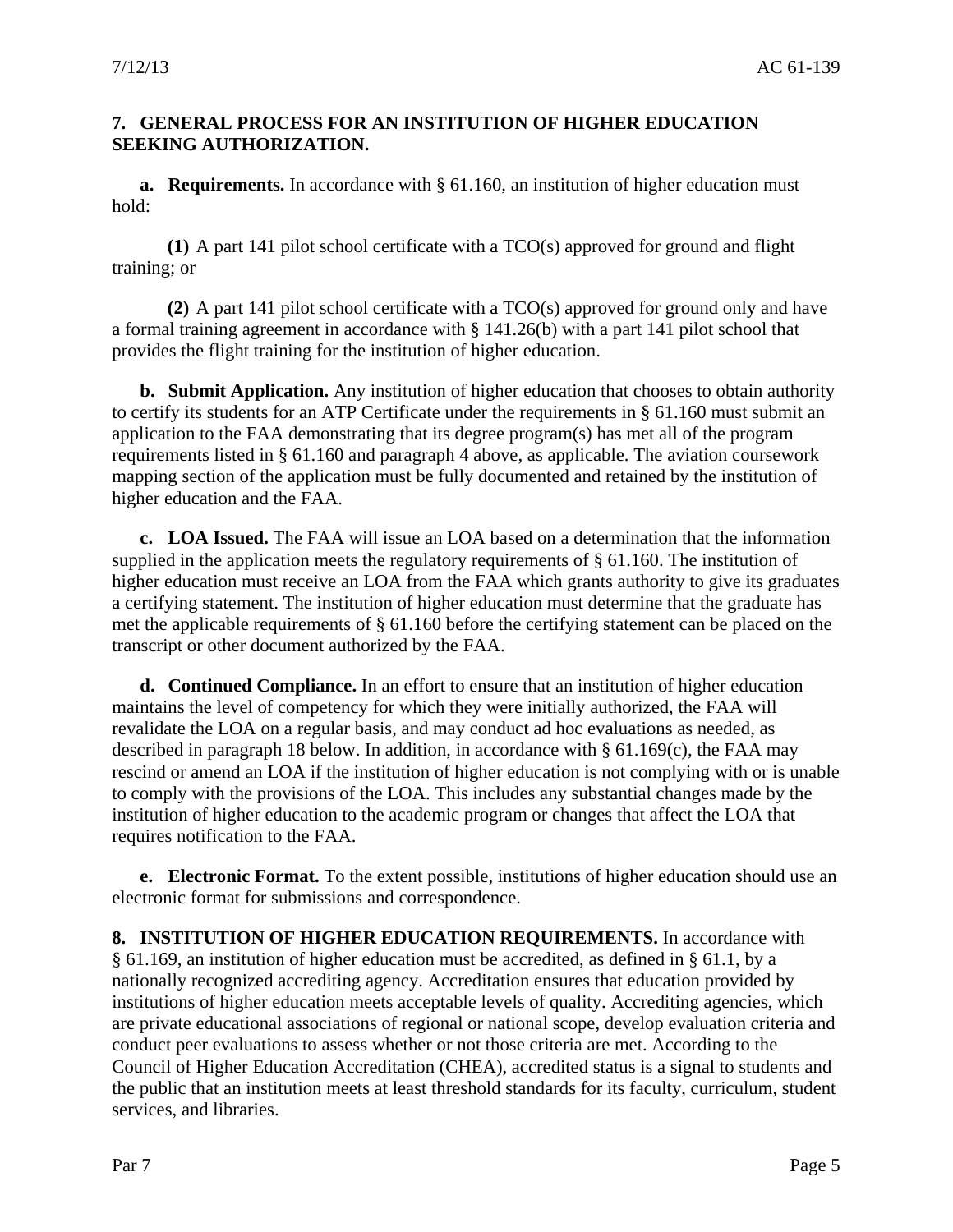**9. ACADEMIC AREAS.** A graduate from a degree program with an aviation major who meets the requirements of  $\S 61.160(b)$ , (c), or (d) is eligible to apply for a restricted privileges ATP Certificate. Section 61.160(b), (c), or (d) requires that a graduate complete a specific number of credit hours in aviation coursework that has been recognized by the FAA as coursework designed to improve and enhance the knowledge and skills of a person seeking a career as a professional pilot.

**a. Aviation and Aviation-Related Courses and Subject Areas.** To assist institutions of higher education in determining whether a course meets the requirements, the FAA has identified several aviation and aviation-related courses and subject areas that are essential to prepare a student for a career as a professional pilot. The institution of higher education should offer, at a minimum, coursework in the academic areas listed in this section. The institution of higher education will then be responsible for certifying that a graduate has successfully completed the coursework and he or she meets the requirements of the appropriate paragraph of § 61.160. The following list includes key academic subject areas in aviation that a graduate should have completed as part of their degree program with an aviation major:

# **(1) Ground and Flight Training for Certificates and Ratings.**

**(a)** Courses listed within this academic area should be designed to develop the knowledge and skills necessary to safely and proficiently exercise the privileges and responsibilities of an FAA certificate and/or rating.

**(b)** General areas that should be discussed in ground and flight training include the aeronautical knowledge areas identified for the specific certificate or rating sought. Those areas may include, but are not limited to, the following:

- Instructor-led discussions concerning aeronautical decision-making (ADM), crew resource management (CRM), aerodynamics, airworthiness, aeromedical factors, night and high altitude operations, weather hazards and reports, airport operations, flight planning, weight and balance (W&B), aircraft performance and limitations, aircraft systems and abnormal/emergency procedures. Additionally, the courses should include scenario based training to simulate more closely the actual flight conditions known to cause most fatal General Aviation (GA) accidents.
- An introduction and overview to the 14 CFR sections governing the applicable parts and subparts to the certificate or rating being instructed.

**(c)** General topics that can be considered under this academic area should result in the student being administered an FAA knowledge test or practical test for a certificate or rating.

**NOTE: To be eligible for a restricted privileges ATP Certificate under § 61.160(b), (c), or (d), a student is required to complete the ground and flight training for a commercial pilot certificate (airplane category) and airplane instrument rating as part of an aviation degree program in accordance with § 61.160(b)(3) or (c)(3).**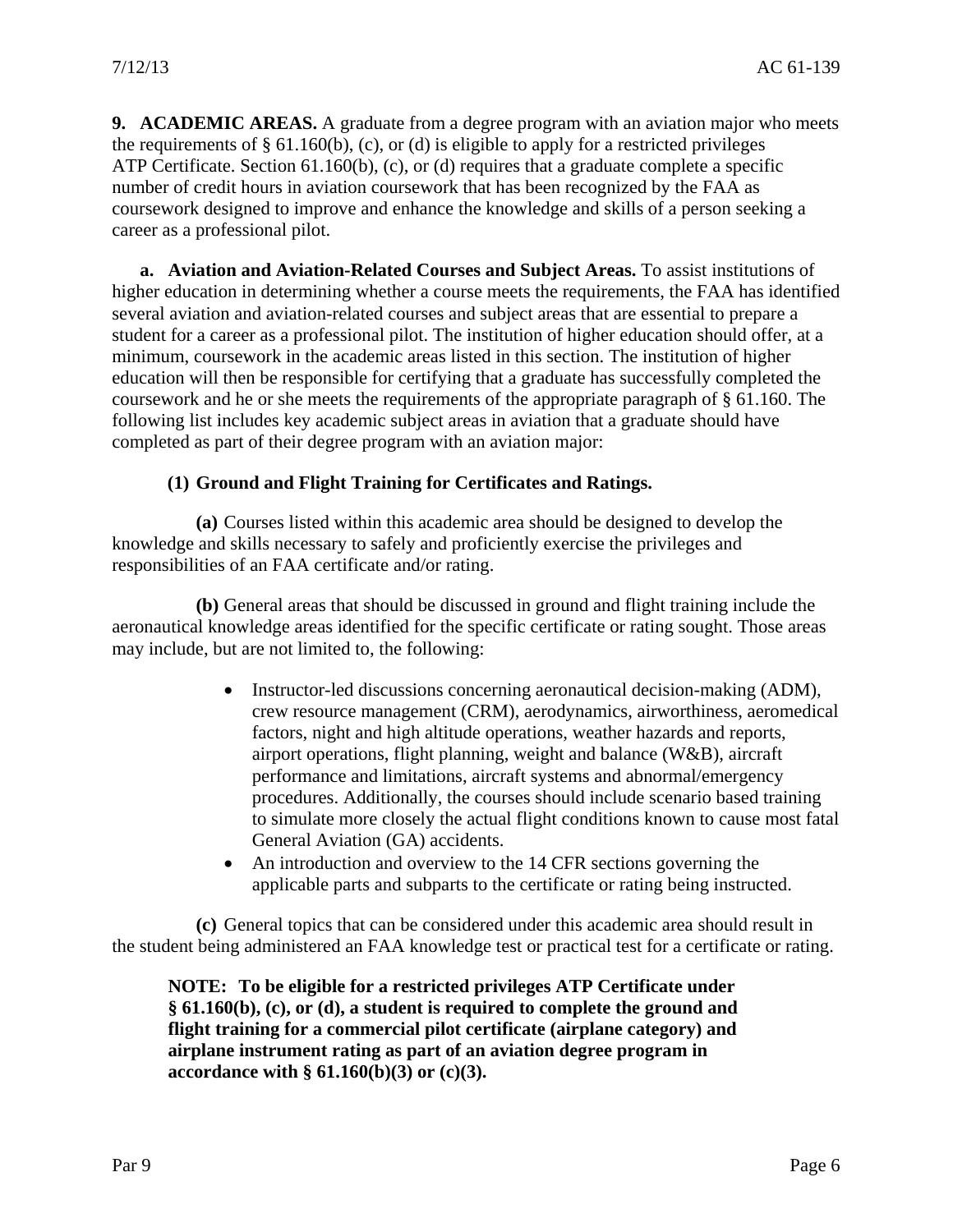# **(2) Aerodynamics and Aircraft Performance.**

**(a)** Courses listed within this academic area should be designed for a pilot to understand the principles of airplane aerodynamics and aircraft performance.

**(b)** General courses such as physics may satisfy this academic area requirement provided the course description clearly indicates that aerodynamics and/or aircraft performance are the primary focus of the course.

**(c)** General areas that should be discussed for aerodynamics and aircraft performance include but are not limited to the following:

- Aerodynamics and terminology with emphasis on lift, weight, thrust, and drag forces acting upon an airplane in flight; calculation of stall speed; W&B; stability and control; operating data; low speed aerodynamics, fundamentals associated with transonic and supersonic flight.
- Aircraft performance requirements; performance of aircraft powered by reciprocating, turboprop, or jet turbine engines; special flight conditions often experienced by commercial pilots of fixed-wing aircraft; configuration changes.

# **(3) Aircraft Systems.**

**(a)** Courses listed within this academic area should be designed for a pilot to understand and explain basic and advanced aircraft systems.

**(b)** Courses may include aircraft systems associated with aircraft that are powered by reciprocating, turbine, or jet engines.

**(c)** General areas that should be discussed for aircraft systems may include but are not limited to the following:

- Engines.
- Systems such as propeller, electrical, environmental, hydraulic, pneumatic, fuel, ignition, lubrication, and pressurization systems, hydraulic systems, air conditioning and heating systems, oxygen systems, landing gear systems, brake systems, ice and rain detection/protection systems, fire detection/extinguishing systems, fuel systems, and flight controls.

# **(4) Aviation Human Factors.**

**(a)** Courses listed within this academic area should be designed for a pilot to understand and identify human performances that affect aviation.

**(b)** General areas that should be discussed throughout an aviation human factors course may include but are not limited to the following: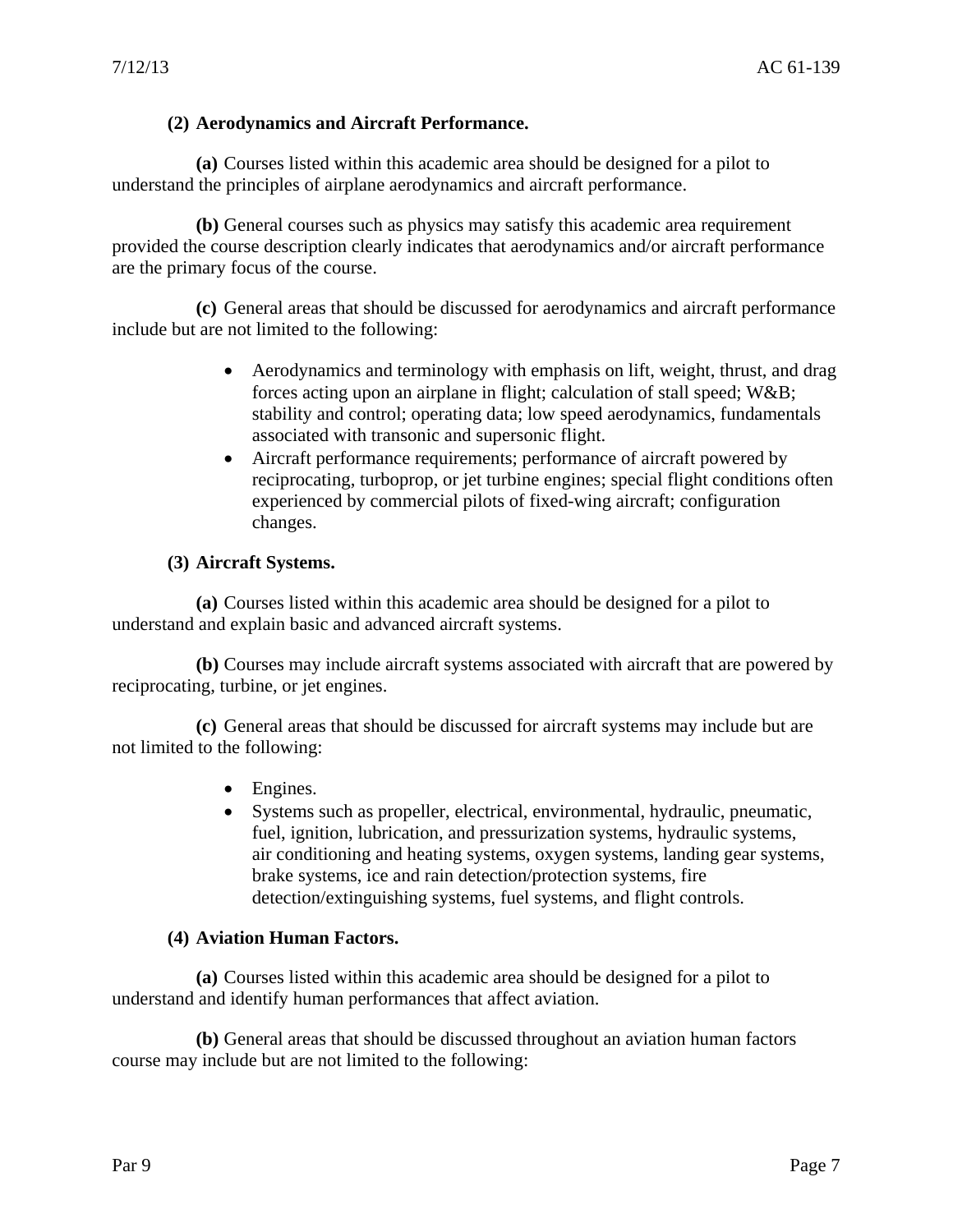- Decision-making, situational awareness, crew coordination, communication, human error, fatigue, fitness, attitudes, training devices, controls, workload management.
- CRM.
- Man/machine interference that may include pilot/aircraft interference or flight deck/cockpit design.

### **(5) Air Traffic Control (ATC) and Airspace.**

**(a)** Courses listed within this academic area should be designed for a pilot to understand and apply critical elements of ATC within the National Airspace System (NAS).

**(b)** General areas that should be discussed throughout a course of the NAS may include but are not limited to the following:

- A fundamental knowledge of the ATC system in the United States.
- Navigational aids; airspace; communications; the Code of Federal Aviation Regulations; ATC procedures; control tower operations; nonradar operations; radar operations; and differing types of environmental concerns within a geographic area.

#### **(6) Aviation Law and Regulations.**

**(a)** Courses listed within this academic area should be designed for a pilot to understand and apply 14 CFR.

**(b)** General areas that should be discussed throughout a course in aviation law and regulations may include but are not limited to: constitutional law, administrative law, enforcement actions, and international law affecting aviation. Additionally, courses may include the consideration and analysis of aviation regulatory environments and processes, such as regulatory certifications, rulemaking, and legislation.

# **(7) Aviation Weather.**

**(a)** Courses listed within this academic area should be designed for a pilot to understand and apply weather as it relates to operation of an aircraft.

**(b)** General areas that should be discussed throughout a course of aviation weather may include but are not limited to a study of weather, concepts of weather, weather hazards, meteorological flight planning, aviation weather equipment, and consideration of weather conditions as they relate to aircraft and flight performance.

#### **(8) Aviation Safety.**

**(a)** Courses listed within this academic area should be designed for a pilot to understand and identify safety issues affecting the operation of flight.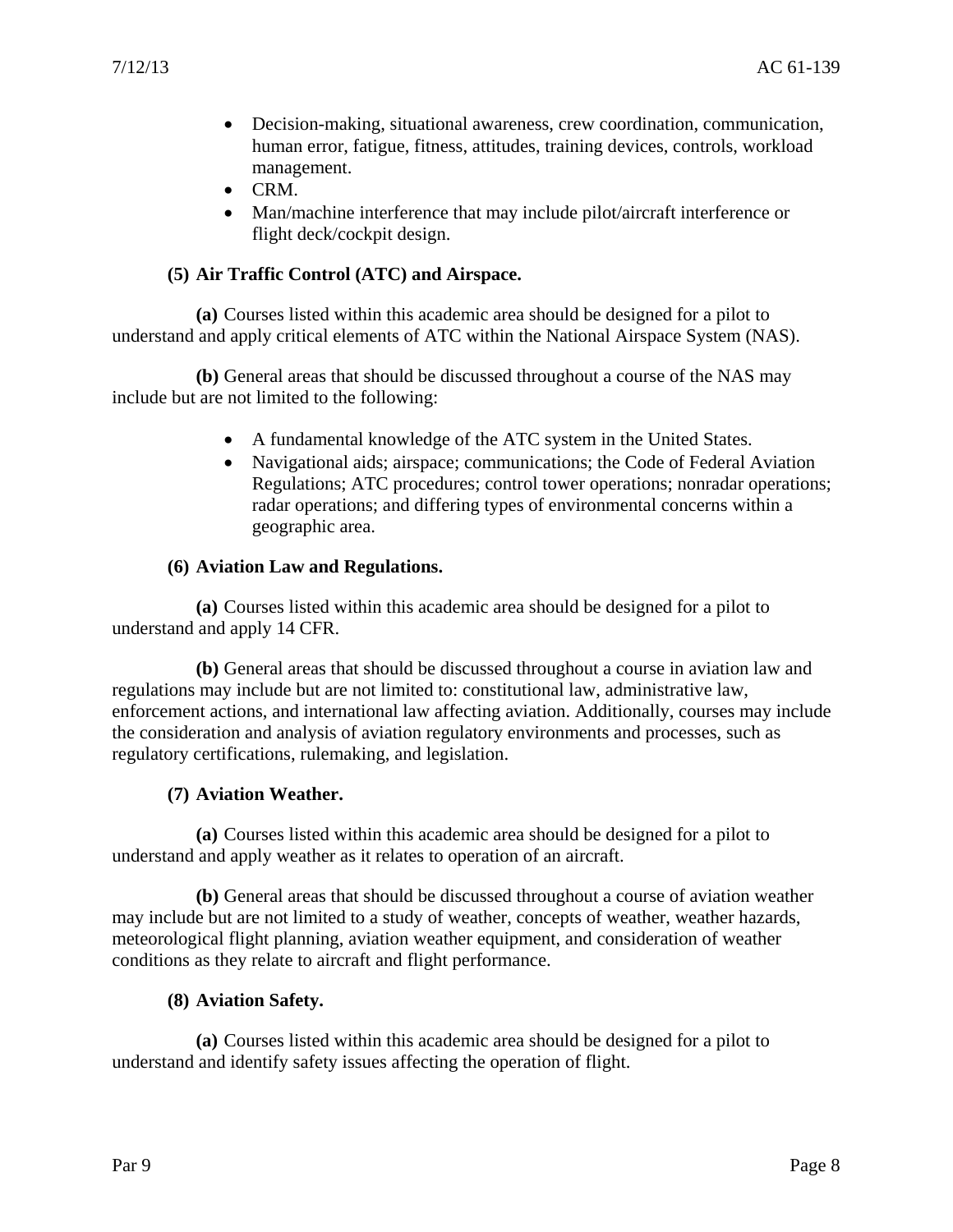**(b)** General areas that should be discussed throughout a course in aviation safety may include but are not limited to a review of incidents, accidents, safety studies, and accident investigations with a focus on causal and contributing factors to those investigated events and any resulting changes to mitigate future risk. It may also include lectures on CRM, aviation safety programs, and risk management.

**(c)** The focus of the course could be aviation safety within an airline, flight school, airport, aircraft, and ATC system.

**b. Validating a Graduate's Academic Coursework.** The institution of higher education must validate that a student has completed the requisite amount of aviation semester credit hours prescribed in § 61.160 in courses that were recognized by the FAA, as part of the aviation coursework mapping process, as coursework designed to enhance and improve the knowledge and skills of a person seeking a career as a professional pilot. If the institution of higher education determines that all of the requirements have been met, it should provide the certifying statement through an official transcript or other authorized means to the graduate of the degree program with an aviation major or the FAA.

**10. INTEGRATED FLIGHT TRAINING.** Section 61.160 requires a student to complete commercial and instrument ground training from an approved part 141 curriculum at the institution of higher education. It also requires the student to complete commercial and instrument flight training as part of an approved part 141 curriculum at the institution of higher education or at a part 141 pilot school that has a training agreement under § 141.26 with the institution of higher education. The purpose of this requirement is to have comprehensive flight training curricula integrated with a student's ground training as part of an FAA-approved part 141 program. It also ensures the ground and flight training are integrated into the student's broader academic education as part of a degree program with an aviation major.

**a. Information Provided by an Institution of Higher Education.** As part of the application, an institution of higher education should provide the following information in accordance with § 61.160:

**(1)** A part 141 pilot school certificate with a TCO(s) approved for ground and flight training; or

**(2)** A part 141 pilot school certificate with a TCO(s) approved for ground only and have a formal training agreement in accordance with § 141.26(b) with a part 141 pilot school that provides the flight training for the commercial pilot certificate and instrument rating on behalf of the institution of higher education.

**NOTE: If the institution of higher education uses a separate part 141 pilot school to provide the flight training for students enrolled in their degree program, the formal training agreement must be in place and submitted to the FAA at the time of application.** 

**b. Integrated Ground and Flight Training.** The ground and flight training will be considered integrated with the broader academic curriculum if: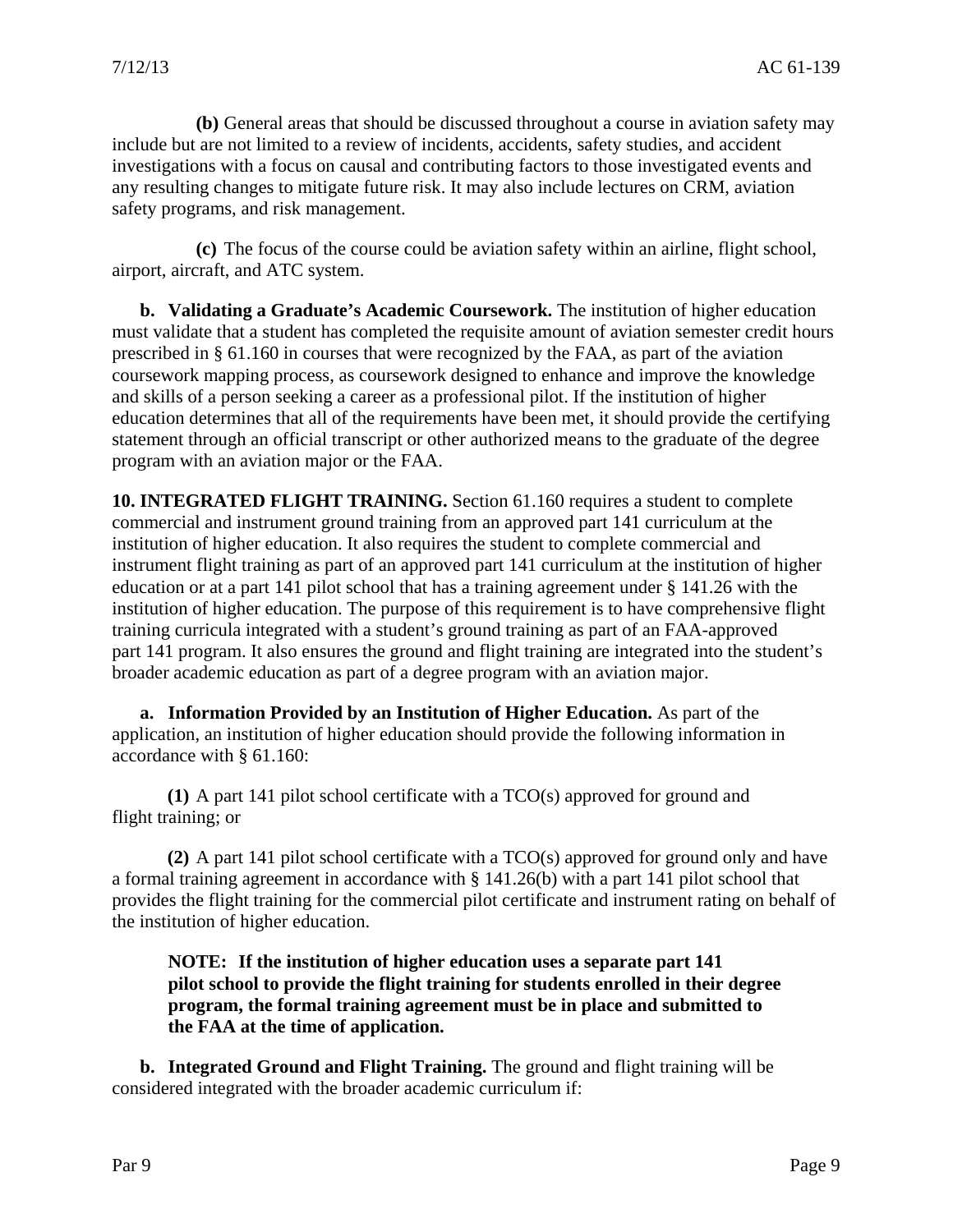**(1)** The institution of higher education provides ground training on the appropriate aeronautical knowledge areas, according to their approved TCO at the part 141 pilot school.

**(2)** The institution of higher education provides training on the aeronautical knowledge areas utilizing instructors employed by the institution of higher education.

**(3)** The flight instructors providing the flight training required by § 61.160 will be employed by the institution of higher education or the part 141 pilot school associated with the institution of higher education that is conducting the flight training.

**(4)** The flight training should be conducted concurrently with the aeronautical knowledge training. The flight training for the commercial pilot certificate and instrument rating should be taken concurrently with the associated ground training—academic credit should be obtained within the same semester. For example, an institution of higher education should ensure that a student enrolled in flight training for a commercial pilot certificate is also enrolled in the institution of higher education's commercial pilot ground school during the same semester.

**(a)** The institution of higher education should ensure the course description in the application specifically states it is the commercial pilot ground school or instrument rating ground school and how the associated flight training is linked. The FAA understands that not all programs organize their ground and flight training courses the same way. The FAA recognizes some schools require students to register for a ground school course and a separate flight lab for credit while others incorporate it all into one course. In some cases the ground and flight training for a commercial pilot certificate are spread out over several courses. Be sure the application provides enough detail for the FAA to understand how the ground and flight training meet the requirements of § 61.160.

**(b)** The FAA recognizes that unforeseen circumstances may prevent a student from completing the flight training in the same semester as the ground school. For example, weather, maintenance, or another situation that is out of the control of the student and the institution of higher education, may cause the flight training to extend into the next semester, which may overlap the academic portion of another certificate or rating. While it is expected that an institution of higher education will make every effort to adhere to the proposed program, a student should not be considered ineligible for a restricted privileges ATP Certificate as a result of the circumstances described in this paragraph.

#### **11. GRADUATES OF A DEGREE PROGRAM WITH AN AVIATION MAJOR.**

#### **a. Graduates with a Bachelor's Degree with an Aviation Major.**

**(1)** A graduate with a bachelor's degree in an aviation major is eligible to make application for a restricted privileges ATP Certificate with a minimum of 1,000 hours total time as a pilot if the graduate has satisfied the requirements of § 61.160(b). The graduate must have obtained a commercial pilot certificate with an airplane category and instrument rating from a part 141 pilot school associated with an institution of higher education and completed at least 60 semester credit hours including the academic areas outlined in paragraph 9 of this AC. An official transcript or other document acceptable to the Administrator from the institution of higher education certifying the graduate has met the requirements in § 61.160(b) is also required.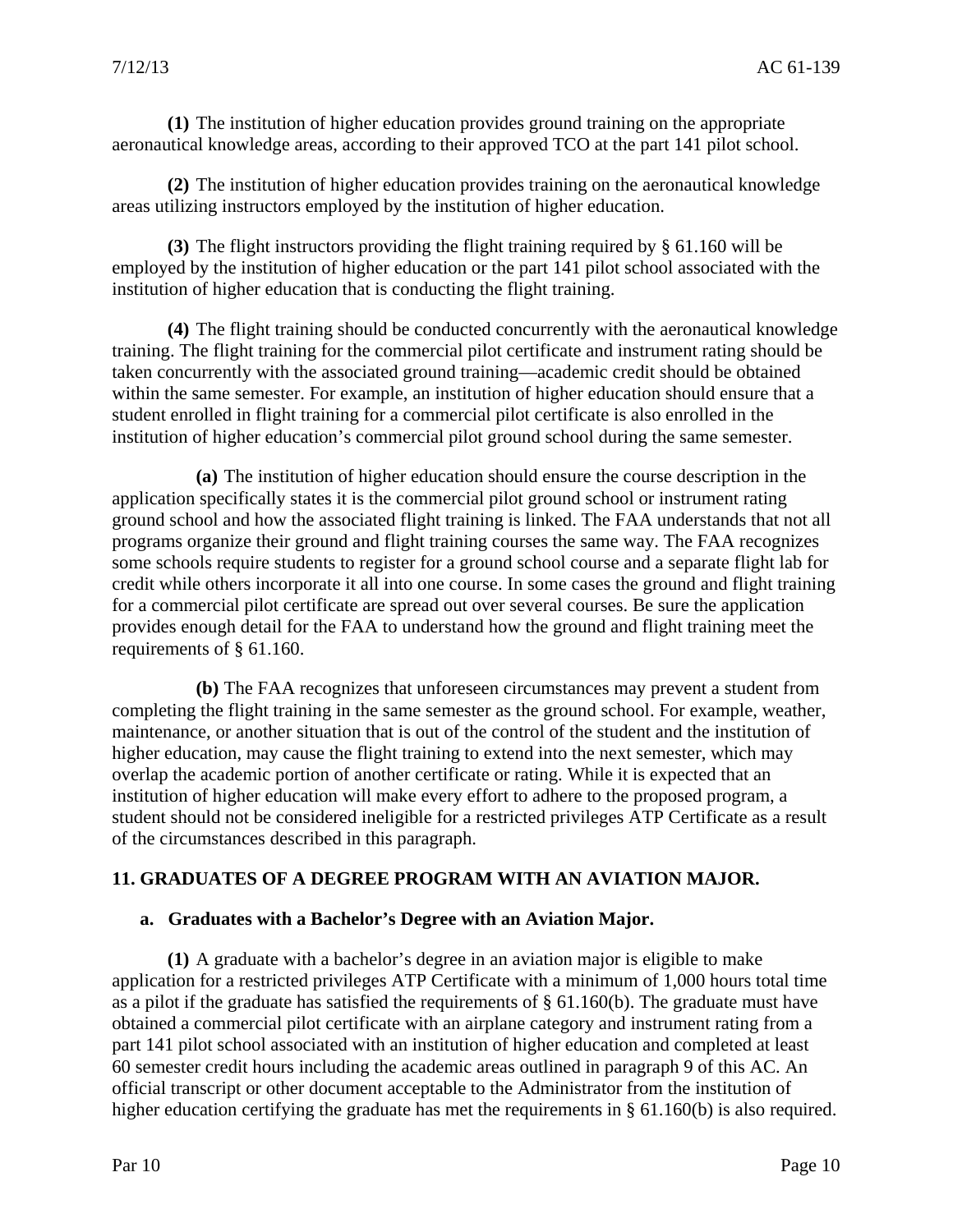**(2)** A graduate with a bachelor's degree in an aviation major is eligible to make application for a restricted privileges ATP Certificate with a minimum of 1,250 hours total time as a pilot if the graduate has satisfied the requirements of  $\S$  61.160(d). The graduate must have obtained a commercial pilot certificate with an airplane category and instrument rating from a part 141 pilot school associated with an institution of higher education and completed at least 30 semester credit hours including the academic areas outlined in paragraph 9 of this AC. An official transcript or other document acceptable to the Administrator from the institution of higher education certifying the graduate has met the requirements in § 61.160(d) is also required.

**(3)** Once a student has completed the aviation coursework and the associated flight training and graduated with a degree in an aviation major from an institution of higher education with the authority to certify its students under § 61.169, the graduate will have gained the knowledge on the subject areas the FAA has determined justifies a reduction in aeronautical experience for a restricted privileges ATP Certificate. The minimum aeronautical experience for a restricted privileges ATP Certificate for a graduate of a bachelor's degree program at an institution of higher education is described in § 61.160(e).

#### **b. Graduates with an Associate's Degree with an Aviation Major.**

**(1)** A graduate with an associate's degree in an aviation major is eligible to make application for a restricted privileges ATP Certificate with a minimum of 1,250 hours total time as a pilot if the graduate has satisfied the requirements of  $\S$  61.160(c). The graduate will need to obtain a commercial pilot certificate with an airplane category and instrument rating from a part 141 pilot school associated with an institution of higher education and completed at least 30 semester credit hours including the academic areas outlined in paragraph 9 of this AC. An official transcript or other document acceptable to the Administrator from the institution of higher education certifying the graduate has met the requirements in § 61.160(c) is also required.

**(2)** Once a student has completed the aviation coursework and the associated flight training and graduated with a degree in an aviation major from an institution of higher education with the authority to certify its students under § 61.169, the graduate will have gained the knowledge on the subject areas the FAA has determined justifies a reduction in aeronautical experience for a restricted privileges ATP Certificate.

**(3)** The minimum aeronautical experience for a restricted privileges ATP Certificate for a graduate of an associate's degree program at an institution of higher education is described in  $§ 61.160(e).$ 

#### **12. TRANSFERING STUDENTS.**

**a. Alternative Paths.** The FAA acknowledges students follow a number of different paths for completing post-secondary education at a college or university. Some students start at community colleges and transfer to 4-year degree programs while other students transfer between different 4-year institutions of higher education. The FAA does not want to deter individuals from seeking alternative paths to achieving a degree with an aviation major and therefore has determined that students who transfer into a 2-year or 4-year degree program with an aviation major could be eligible for a restricted privileges ATP Certificate. These graduates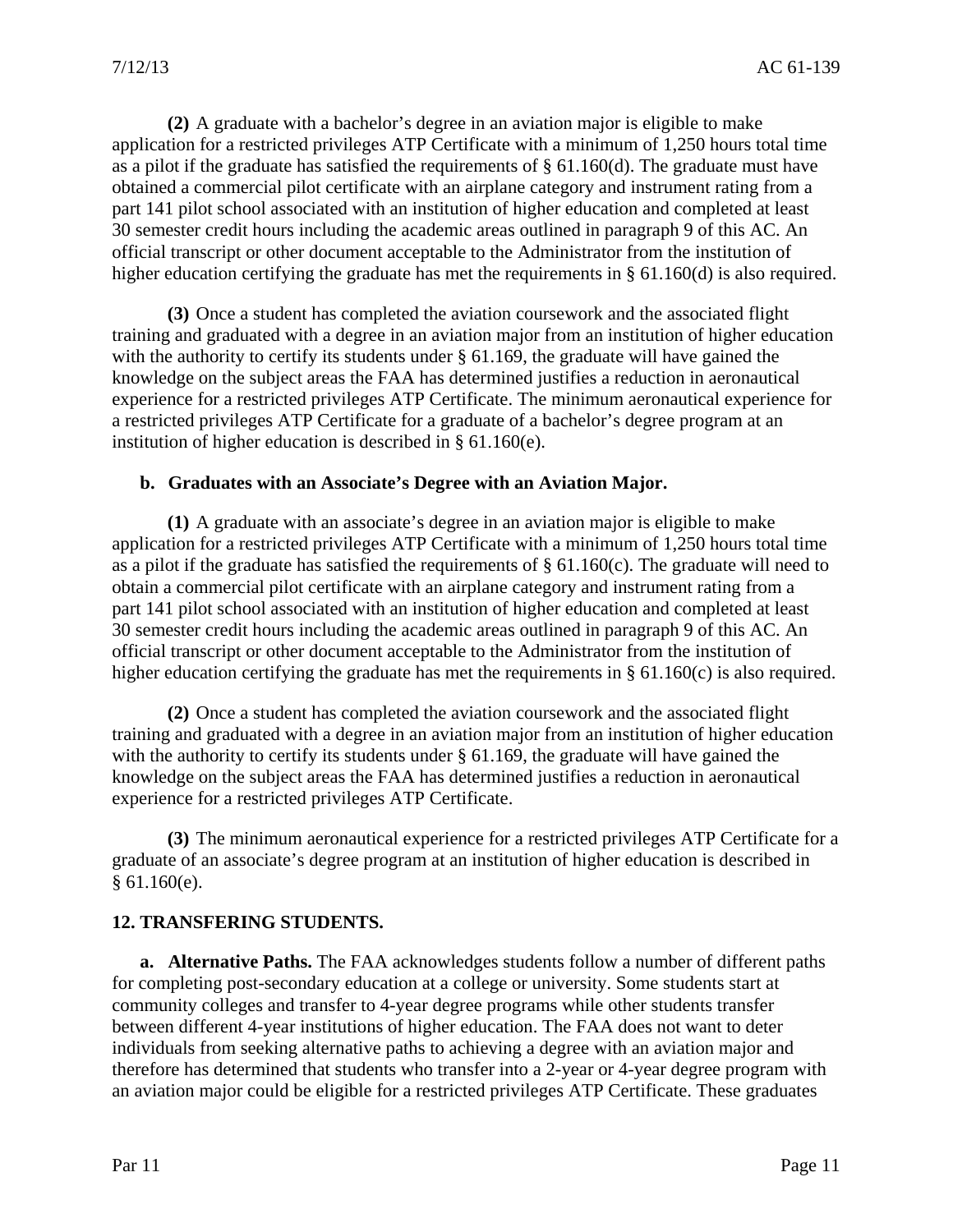would be eligible for a restricted privileges ATP Certificate provided they complete the applicable requirements of § 61.160, including the semester credit hours and specified ground and flight training.

#### **b. Transferring Between Authorized Institutions of Higher Education.**

**(1)** In some cases, a student may transfer from one institution of higher education that has authorization to certify its graduates per § 61.169 to another institution of higher education that is also authorized to certify its graduates per § 61.169. If the receiving institution of higher education grants the student credit for coursework completed at the prior institution of higher education and can determine that the coursework has been recognized by the FAA as meeting the requirements in § 61.160, the institution may certify the student for a restricted privileges ATP Certificate so long as the student has completed the remaining requirements.

**(2)** If applicable, the student must verify that the institution of higher education initially attended has documented all of the academic coursework that may be transferred. That institution of higher education will provide official documentation (e.g., official transcript or other authorized means), indicating it has the authority to certify students from the FAA and that the coursework was successfully completed by the student. The institution of higher education that ultimately provides the degree to the student must certify that the coursework accepted through the transfer as well as the additional aviation coursework completed as part of its degree program meets the appropriate requirements of § 61.160. The certifying statement must be on an official transcript or other approved document and presented at the time of application for a restricted privileges ATP Certificate by the graduate.

**13. APPLICATION INSTRUCTIONS.** In its application, an institution of higher education must provide sufficient information to demonstrate that its students can graduate having satisfied the requirements of § 61.160. The FAA will assess the institution of higher education to ensure it offers as part of its degree program(s), aviation and aviation-related coursework designed to improve and enhance the knowledge and skills of a person seeking a career as a professional pilot. The application addresses the following areas regarding the institution of higher education.

#### **a. Application Type.**

**(1) Initial.** Utilized if an application for the authority to certify graduates for a restricted privileges ATP Certificate has never been submitted to the FAA by the institution of higher education.

**(2) Revision.** Utilized if an institution of higher education has the authority to certify its graduates and is making a substantial change as described in subparagraph 3f and further described in subparagraph 18c.

**(a)** If the institution of higher education chooses to remove, revise, or add a degree program or aviation major, to include changes in aviation and aviation-related coursework, a new aviation coursework mapping section must be completed within the application.

**(b)** If the data contained within the LOA that was issued by the FAA has changed and there are no changes to the aviation and aviation-related coursework, you may indicate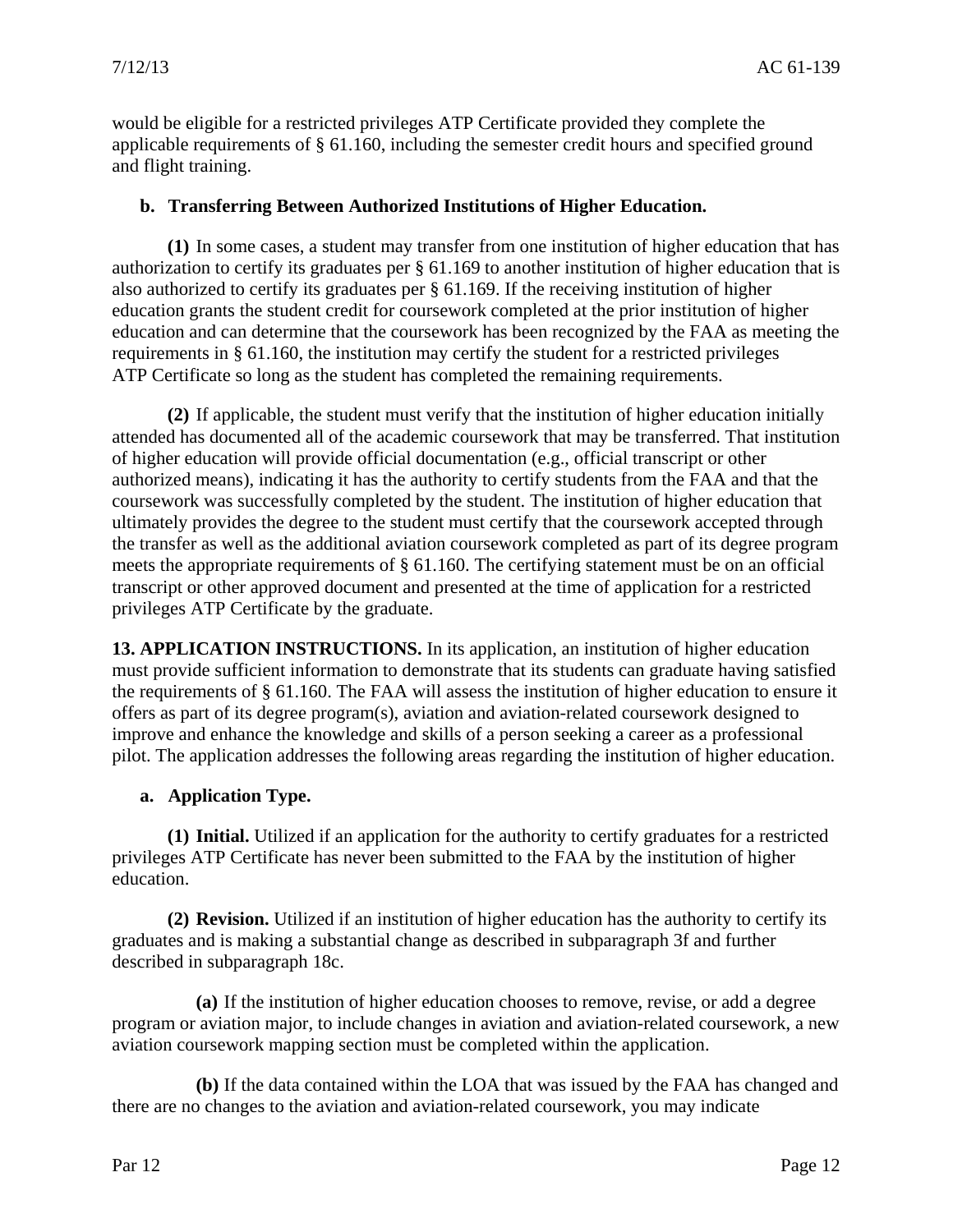"no change" on the application in the coursework mapping section; however the date of the last application must be noted.

**(3) Reinstatement.** Utilized if an institution of higher education previously held the authority to certify its graduates for the purpose of that graduate obtaining a restricted privileges ATP Certificate and is seeking reinstatement of the same degree program with an aviation major.

**b. Date of Application.** The date the application is submitted.

**c. Institution of Higher Education Information.** The name of the institution of higher education, phone number, and physical address should be provided.

**d. Point of Contact (POC).** The primary POC and their email address should be provided**.** 

#### **e. Degree Program(s).**

**(1)** The institution of higher education should indicate the type of degree(s) offered (e.g., bachelor's degree and/or associate's degree).

**(2)** An institution of higher education should list the specific degree program with an aviation major a graduate will have displayed on their transcript or other approved document (e.g., Bachelor of Science with a major in commercial aviation).

#### **f. Part 141 Pilot School Name, Certificate Number, and Location of Main Operation.**

**(1)** In accordance with § 61.160, an institution of higher education should hold:

**(a)** A part 141 pilot school certificate with a TCO(s) approved for ground and flight training; or

**(b)** A part 141 pilot school certificate with a TCO(s) approved for ground only and have a formal training agreement in accordance with § 141.26(b) with a part 141 pilot school that provides the flight training for the institution of higher education.

**(2)** An institution of higher education must provide the part 141 pilot school information for both schools if it meets the requirements of subparagraph 13a(2) above.

#### **g. Accreditation.**

**(1)** Any institution of higher education that is seeking the authority to certify its graduates must be accredited by the U.S. Department of Education, as described in 34 CFR part 600, § 600.2.

**(2)** The Department of Education maintains a database of accredited postsecondary institutions and programs electronically (see [http://ope.ed.gov/accreditation/\)](http://ope.ed.gov/accreditation/). The accreditation must be listed on the institutional evaluation and must comply with the Department of Education requirements.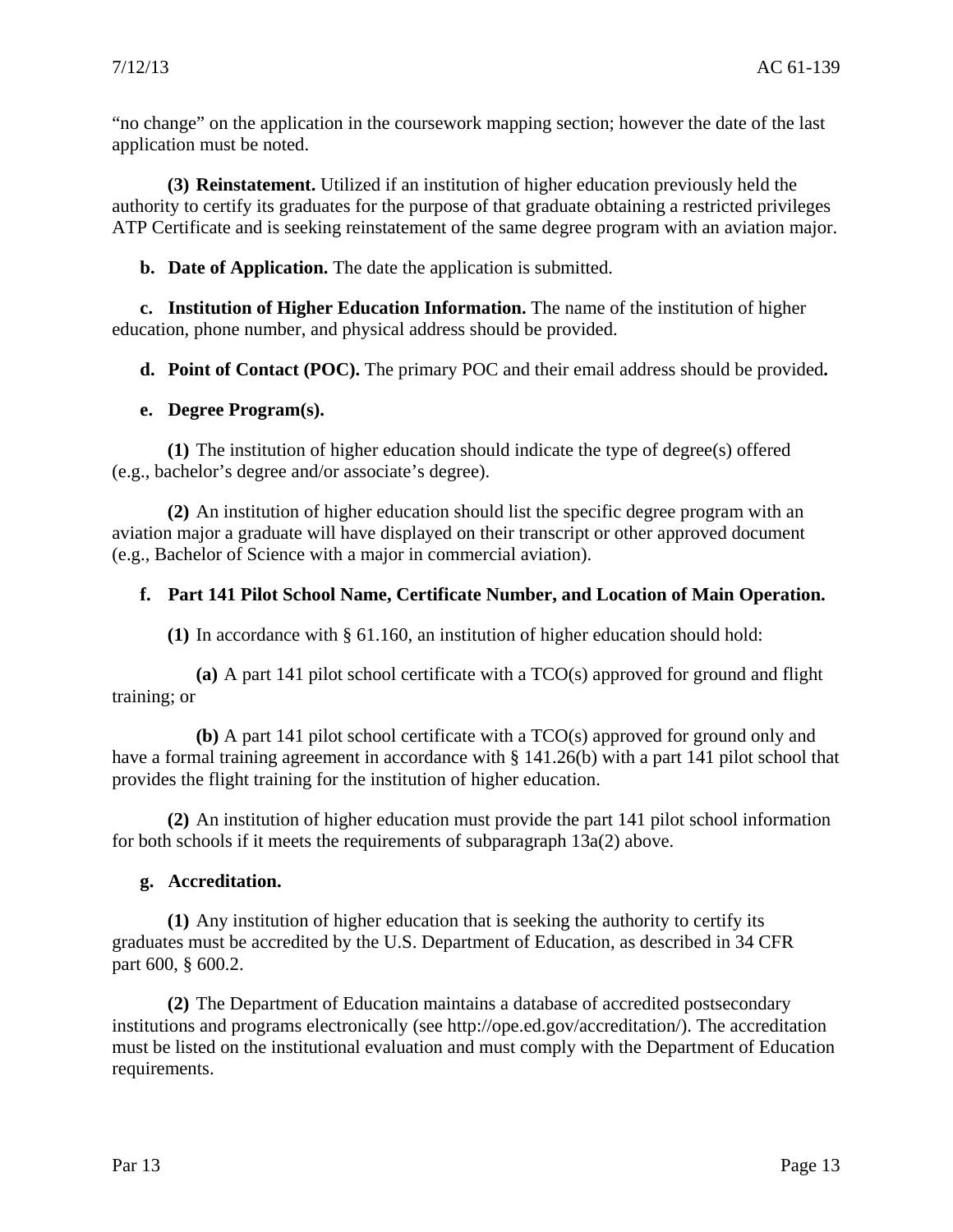### **h. Substantial Change to a Degree Program.**

**(1)** The institution of higher education must state in its initial or reinstatement application if the degree program has had a substantial change within the previous 5 years from the date of application. If an application for revision, the applicant must explain the substantial change driving the revision.

**(2)** Based on the information provided on the initial or reinstatement application, the FAA will determine whether or not prior graduates of the degree program(s) listed on the application may also be eligible for a restricted ATP Certificate with a certifying statement should the institution receive authorization.

# **i. Status of the Part 141 Pilot School Certificate(s) and Association.**

**(1)** The institution of higher education must indicate in its application if there has been a change in the status of the part 141 pilot school certificate(s) in the previous 5 years. If it has changed, the institution must explain when and why the interruption occurred.

**(2)** The institution of higher education must indicate in its application if the part 141 pilot (flight) school association changed within the previous 5 years from the date of application. If it has changed, an explanation of when and why the interruption occurred is needed.

**j. Aviation Coursework Mapping.** An applicant for a restricted privileges ATP Certificate under § 61.160(b), (c), or (d), is eligible based on the academic coursework that the applicant has completed. To determine how many credits a graduate completed in aviation and aviation-related coursework, the institution of higher education may reference only those courses designed to enhance and improve the knowledge and skills of a person seeking a career as a professional pilot recognized by the Administrator through this mapping process.

**(1)** In order to ensure that the aviation coursework incorporates the academic areas listed in paragraph 9 of this AC, the institution of higher education should provide a description of the curriculum covered in the course. The following information is required as part of the aviation coursework mapping (see the example in Appendix 1, Sample Application):

- **(a)** Course number.
- **(b)** Course title.

**(c)** Course catalog description (to be attached to the application as a separate document).

*1.* A course catalog description should be validated by the institution of higher education to ensure that the academic areas covered are designed to improve and enhance the knowledge and skills of a person seeking a career as a professional pilot, as stated in § 61.160. An academic area should be the primary focus of a course for the majority of the semester. The FAA does not expect that the courses will be the exact title of the academic areas listed.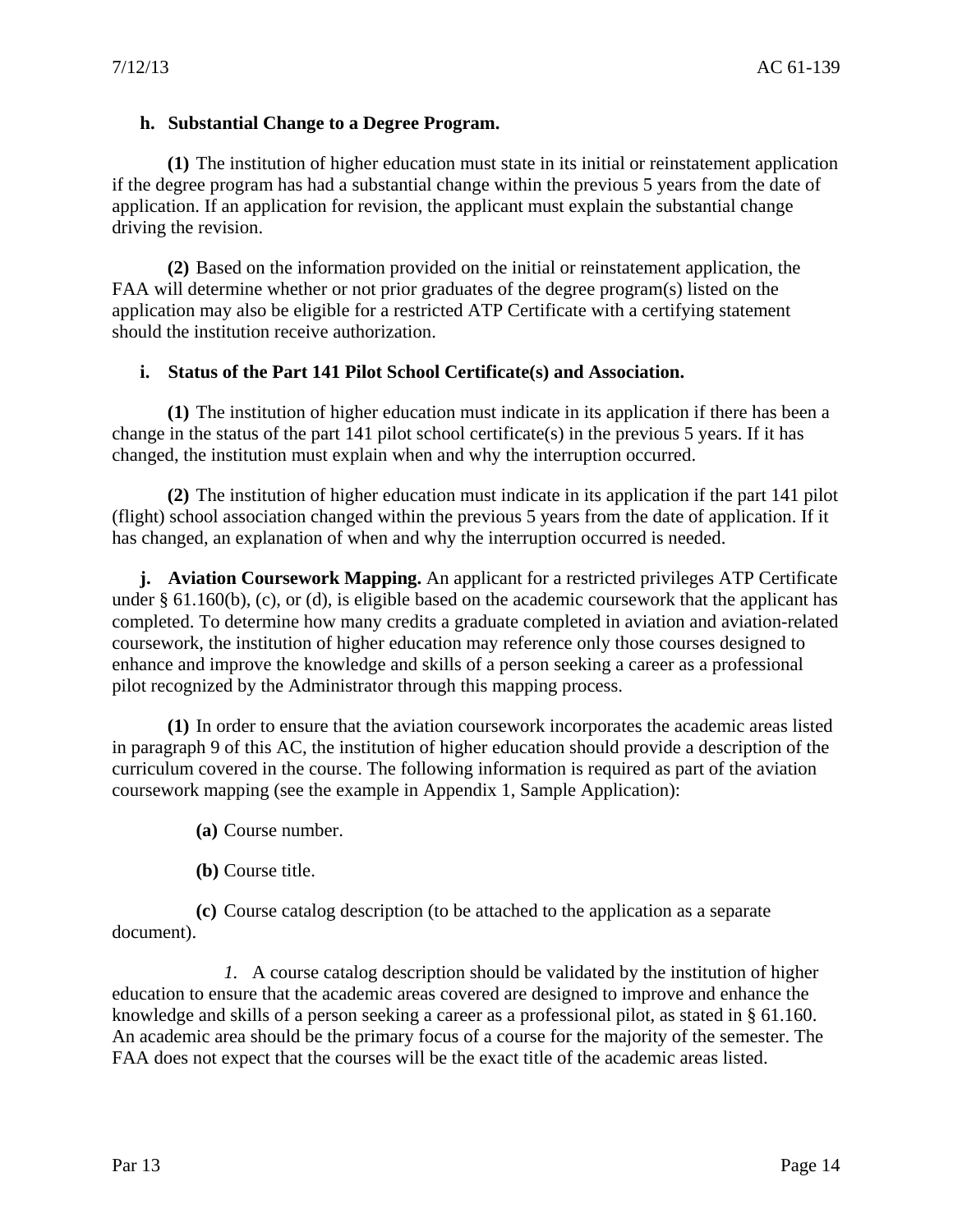*2.* The FAA will rely upon the course description provided by the institution of higher education to determine the relationship of the course subject matter to the academic areas. An insufficient description of the course may result in the FAA asking for additional information and may cause a delay in processing the application.

**(d)** Credit hours for each corresponding course. The FAA assumes semester credit hours unless otherwise stated.

**(e)** Academic area identification. Referencing paragraph 9 of this AC, an institution of higher education should document ("map") how the specific courses listed are designed to improve and enhance the knowledge and skills of a person seeking a career as a professional pilot. The institution of higher education may reference the specific subject area or the associated number listed below on the application:

- *1.* Pilot ground and flight training;
- *2.* Aerodynamics and aircraft performance;
- *3.* Aircraft systems;
- *4.* Aviation human factors;
- *5.* Air traffic control and airspace;
- *6.* Aviation law and regulations;
- *7.* Aviation weather; and
- *8.* Aviation safety.

**(2)** The coursework mapping should clearly indicate which commercial pilot and instrument rating courses (Academic Area "1"), satisfy the requirements of § 61.160(b)(3) or  $(c)(3)$ .

**(3)** The academic areas may be within the aviation department, such as Aviation Law or Advanced Aircraft Systems. Courses outside the aviation department may also satisfy the academic area requirements. For example, a physics course may satisfy the academic area requirement for aircraft performance and aerodynamics provided the course description clearly indicates that this is the primary focus of the course. The institution should demonstrate that it offers courses that satisfy all of the academic areas. Because a student must complete 30/60 semester credit hours to be eligible for a restricted privileges ATP Certificate, a student should complete coursework in each subject area by the time the student graduates.

**NOTE: In determining whether a course is designed to improve and enhance the knowledge and skills of a person seeking a career as a professional pilot, the institution should consider the objective and purpose of the course. For instance, an introductory course on ATC could be designed to provide a foundation for both pilots and for students intending to pursue a**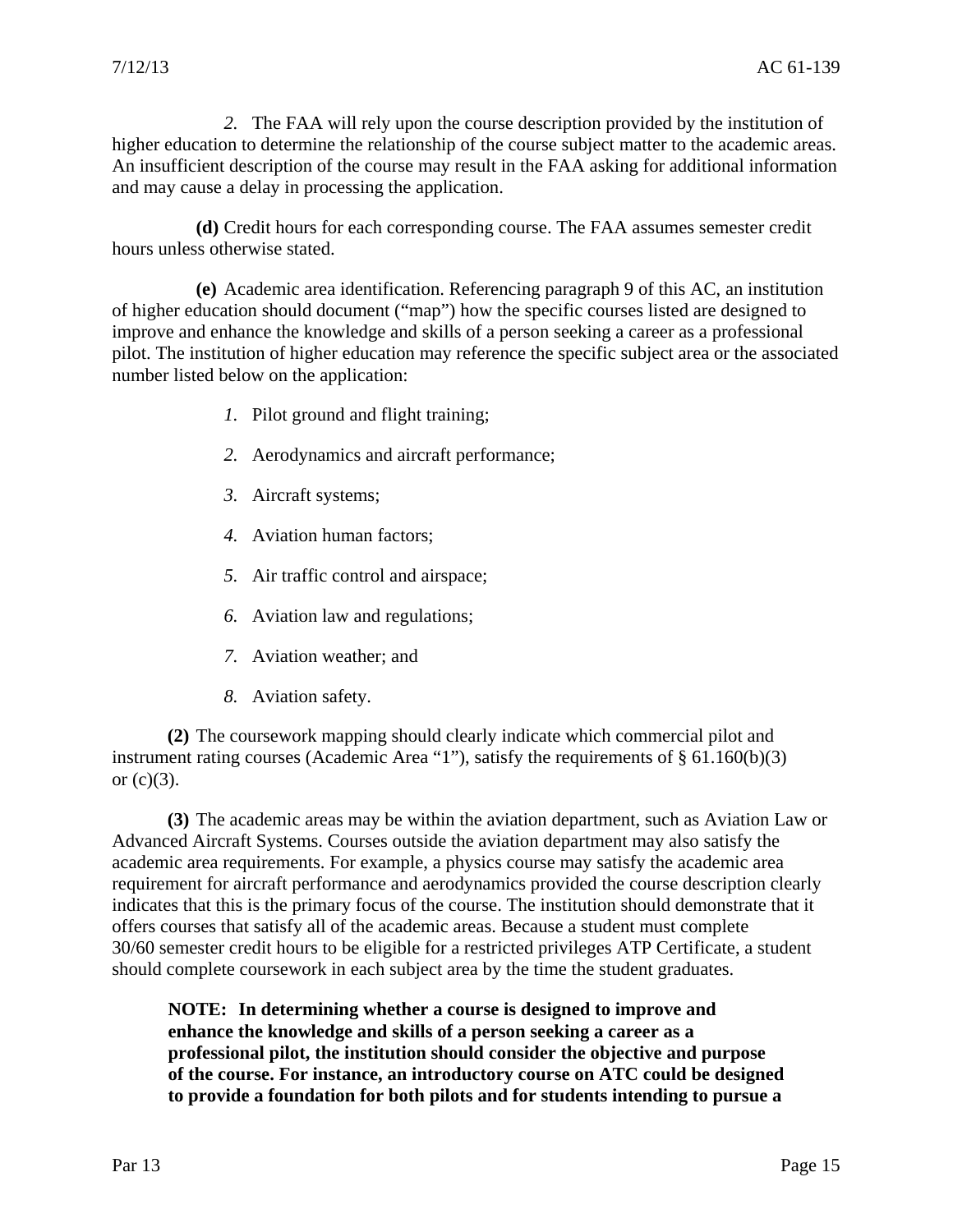**career as an air traffic controller. On the other hand, an upper level or advanced ATC course is primarily intended to prepare a person to work as an air traffic controller with little additional benefit to a person seeking a career as a pilot. Although knowledge of tower operations is instructive, an upper level ATC course is not generally designed with the goal of improving and enhancing the knowledge and skills of a person seeking a career as a professional pilot.** 

**k. Signature of the POC.** The signature of the POC to the FAA for the institution of higher education and the date signed.

# **14. FAA AUTHORIZATION TO CERTIFY GRADUATES.**

**a. Application Processing.** The FAA will respond to the applicant within 120 days of the FAA receiving the completed application for processing.

**b. LOA.** Once an institution of higher education is issued its LOA, the FAA will list the institution of higher education on the following FAA Web site: www.faa.gov/go/InstitutionalAuthority.

- **c. Web Site.** The Web site will contain the following information:
	- **(1)** The name of the institution of higher education;
	- **(2)** Location of the institution of higher education;
	- **(3)** The degree program(s) with aviation major listed on the LOA;
	- **(4)** The accrediting agency; and
	- **(5)** Date the LOA was issued.

**15. ON-SITE EVALUATION.** The FAA may choose to validate the information that an institution of higher education has submitted to the FAA by conducting an on-site evaluation. An on-site evaluation may be held at any facility used by the institution of higher education and may encompass various aspects of the degree program(s) and the course syllabi.

**16. LOA.** Once an institution of higher education completes the application, provides the FAA with the documentation that is required, and the FAA has determined all of the requirements have been met, an LOA will be issued by the General Aviation and Commercial Division (AFS-800). This indicates the institution of higher education has the authority to certify its graduates of the degree programs listed in the LOA for a restricted privileges ATP Certificate. The LOA will include the following information:

- Name of institution of higher education;
- Degree program(s) with the specific aviation major(s);
- Name of the accrediting agency;
- Name of the part 141 pilot school(s);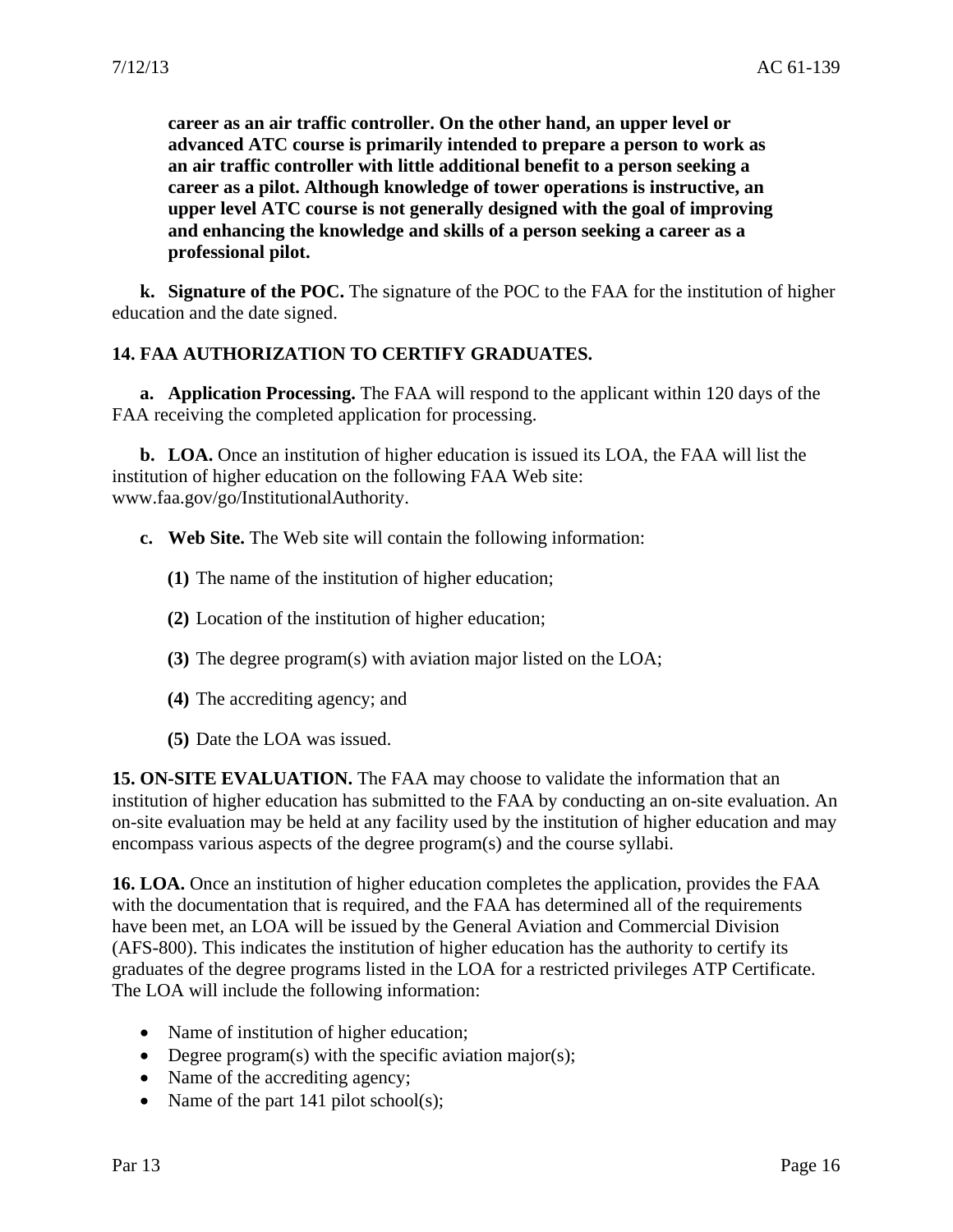- Authorizing statement; and
- Signature of FAA approving official.

**17. CERTIFYING STATEMENT.** AFS-800 will issue the LOA by digitally signing it and sending it electronically to the institution of higher education. The LOA grants the institution of higher education authority to add a certifying statement to a graduate's transcript or other document deemed acceptable by the Administrator.

**a. Indicate Eligibility.** The certifying statement must denote whether the student is eligible to apply for a restricted privileges ATP Certificate based on the applicable criteria in § 61.160(b), (c), or (d). A graduate will then be required to present the certifying document, along with all other documentation required in § 61.39, when applying for the practical test for a restricted privileges ATP Certificate.

**b. Sample Statement.** The LOA will indicate the certifying statement that the institution of higher education has been authorized to issue. The following statement may be used: The [insert institution's name] certifies that the recipient of this degree has successfully completed all of the aviation coursework requirements of § 61.160[(b), (c) or (d)] and therefore meets the academic eligibility requirements of  $\S 61.160[(b), (c)$  or (d)].

**c. Available List of Institutions of Higher Education.** Once AFS-800 has issued the LOA to the institution of higher education, AFS-800 will update its Web site which contains the list of institutions of higher education that have received authorization to certify their students for restricted privilege ATP Certificates provided those students meet the applicable academic requirements of § 61.160.

**d. Presenting the Required Documentation.** All applicants for a restricted privileges ATP Certificate will need to present an official transcript with a certifying statement or an official transcript with other authorized document containing a certifying statement to the FAA inspector or designee to validate that the applicant meets the applicable aeronautical experience requirements of § 61.160 for a restricted privileges ATP Certificate. If the certifying statement is not present on the graduates' official transcript, a letter from the institution of higher education with the above statement and a copy of their official transcript will be accepted at the time of application for the restricted privileges ATP Certificate.

# **18. CONTINUED COMPLIANCE.**

**a. Revalidation.** In order to ensure that the institution of higher education continues to comply with the LOA issued by the FAA, a revalidation will occur at the time of the institution's part 141 pilot school renewal by an FAA assigned inspector to the school.

**(1)** In accordance with § 141.27, a pilot school may have its certificate and ratings renewed for 24 calendar-months if the Administrator determines the school's personnel, aircraft, facility and airport, approved training courses, training records, and recent training ability and quality meet the requirements in part 141.

**(2)** The FAA will ensure that an institution of higher education's LOA is being complied with at the time of the associated part 141 pilot school certificate renewal.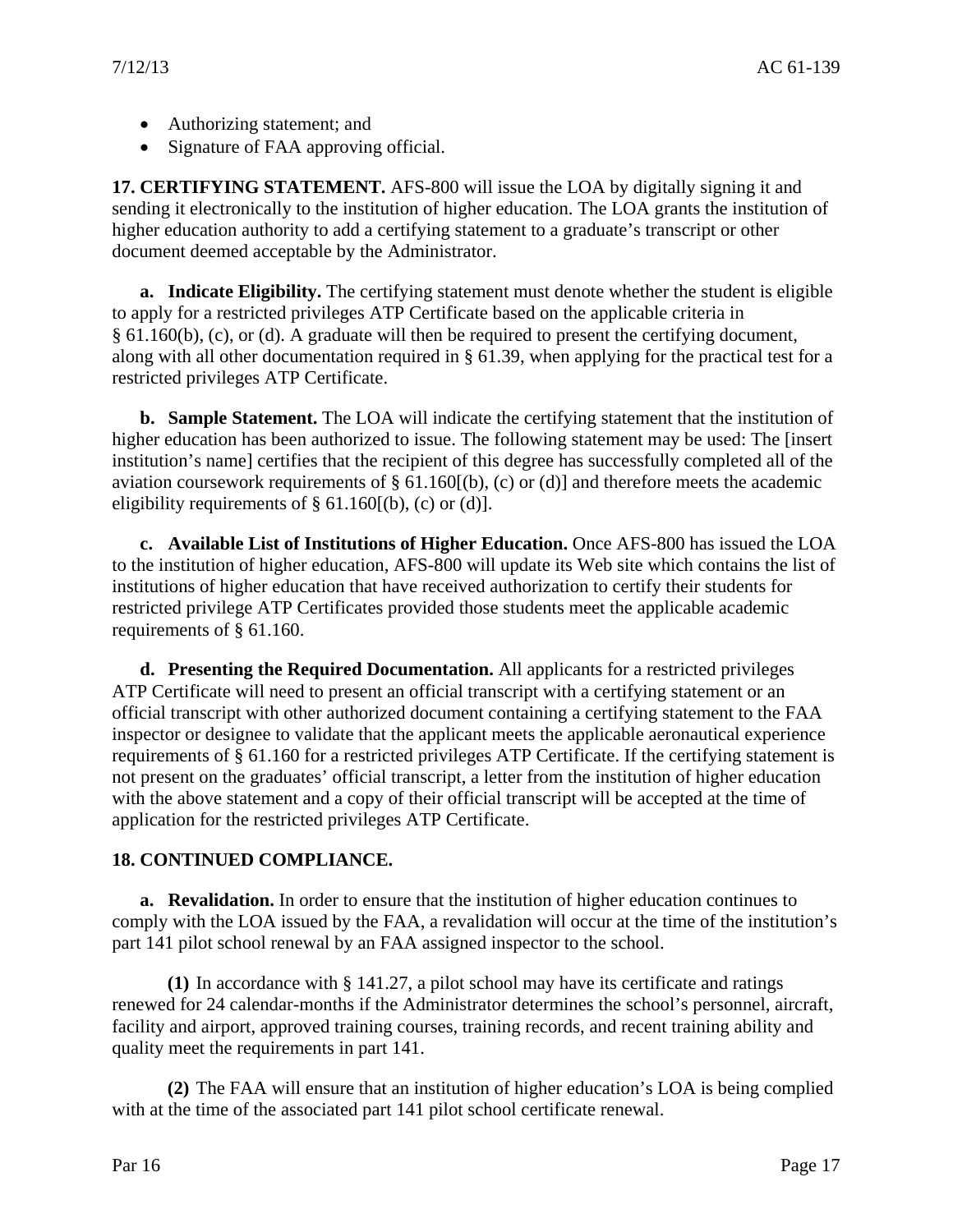**b. On-Site Inspections.** The FAA may conduct periodic on-site inspections to ensure the institution of higher education continues to comply with the LOA.

**c. Revising an Existing Degree Program with an Aviation Major.** If the institution of higher education revises any portion of a degree program, including coursework (or the data contained within the LOA that was issued by the FAA changes), the institution should notify AFS-800 prior to implementing the substantial change so a revised LOA can be issued to the institution of higher education.

**(1)** An application marked "revision" should be submitted by the institution of higher education so the FAA can issue an updated LOA. See paragraphs 3 and 13 of this AC. If the FAA determines that the degree program meets the applicable requirements with the proposed changes, a new LOA will be issued to the institution of higher education.

**(2)** If the FAA disapproves the changes requested by the institution of higher education, it will notify the institution via a formal letter (an electronic copy also will be sent to the email address listed on the application) and inform the institution of the reasons for disapproval. Guidance to assist the institution of higher education can be provided by AFS-800.

#### **19. REMOVAL OF AN AVIATION MAJOR AND SUSPENSION OF AN LOA.** An

aviation major may be removed by an institution of higher education. To remove the major, the institution of higher education should submit an application marked "revision." An LOA may be suspended by the FAA. The institution of higher education may reapply for the aviation major to be reinstated with an application marked "reinstatement."

#### **a. Institutional Initiated Degree Program or Aviation Major Removal.**

**(1)** An institution of higher education may remove a degree program or aviation major for a variety of reasons. An application marked "revision" should be submitted by the institution of higher education and an updated LOA should be issued by the FAA. See paragraphs 3 and 13 of this AC. In addition, all stakeholders should be notified of the removal by the institution.

**(2)** Documentation of the removal, an explanation of the removal, and/or proof of notification to former, current, and prospective students may be requested by AFS-800.

#### **b. FAA-Initiated LOA Suspension.**

**(1)** An institution of higher education may have its LOA suspended by the FAA if the institution's program no longer meets either regulatory requirements or the conditions of the LOA. The reasons for noncompliance may include but are not limited to:

**(a)** Requirements of the LOA are no longer met;

**(b)** Loss of a part 141 certificate to the institution of higher education or the associated flight school (the institution of higher education may retain limited authority to continue to issue a certifying statement to graduates of the degree program that completed the required ground and flight training through the institution's part 141 pilot school certificate prior to the institution losing the certificate; or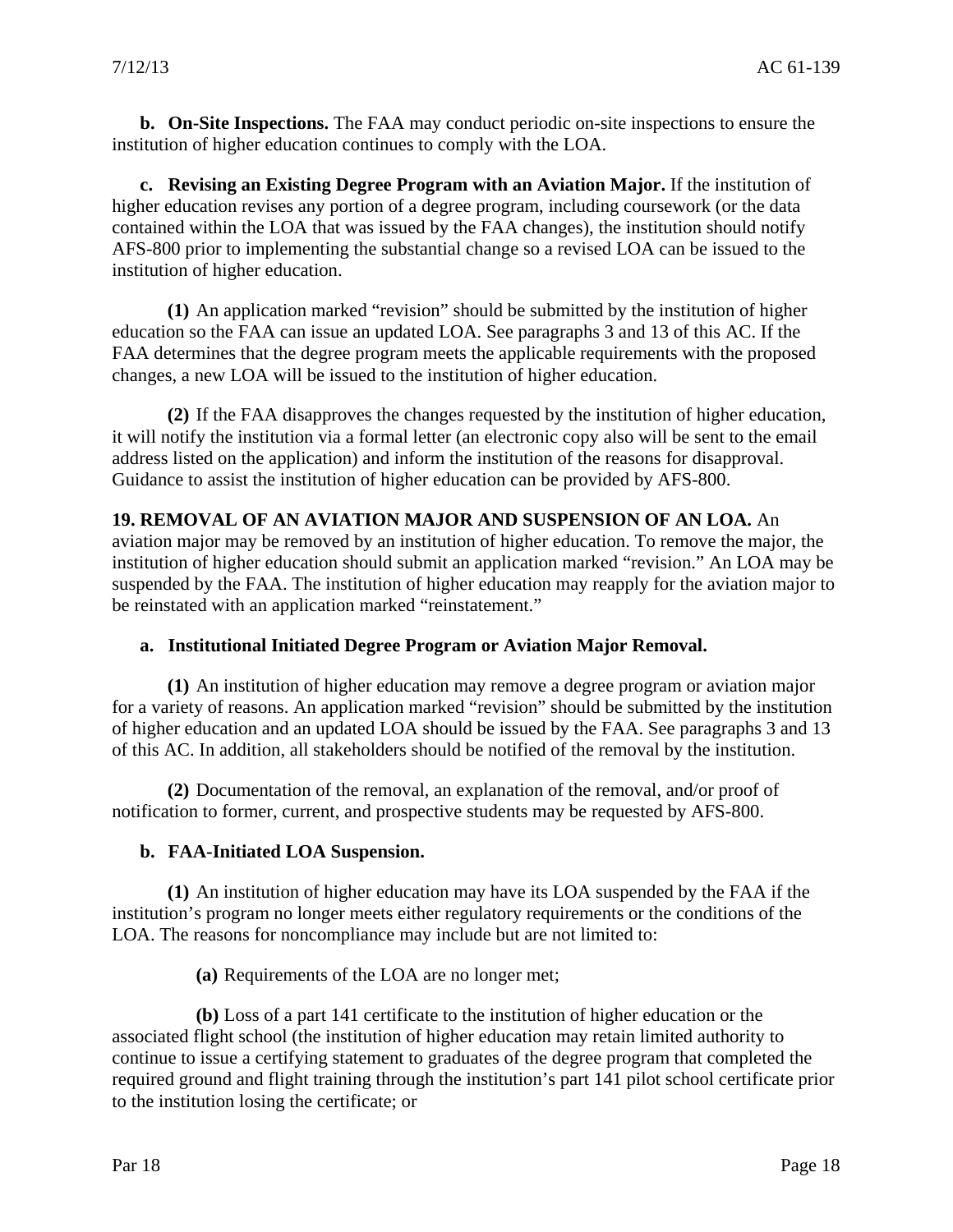**(c)** The institution of higher education's lack of documentation on the eligibility of graduates for a restricted privileges ATP Certificate (e.g., a certifying statement on the graduates official transcript or letter from the institution of higher education stating the applicant's eligibility).

**(2)** The institution of higher education may appeal the suspension of the LOA to AFS-800 within 30 days. The FAA will respond within 60 days by reissuing the LOA or by stating the reasons why the program still fails to meet the requirements. Guidance to assist the institution of higher education may be provided by AFS-800.

**(3)** Students that are enrolled at the institution of higher education at the time of the LOA suspension may continue to be eligible for a restricted privileges ATP Certificate. Conditions of eligibility for a graduate will need to be determined by AFS-800. The institution of higher education would retain the requirement to validate a graduate meets the applicable requirements of § 61.160 under the conditions established.

**(4)** The FAA will conduct assessments of the LOA suspension on a case-by-case basis. In the event that the FAA believes that the institution of higher education acted in a manner that jeopardized the student's ability to meet the eligibility requirements of a restricted privileges ATP Certificate, the LOA may be suspended. The institution of higher education may appeal the suspension of the LOA as described in subparagraph 19b(2) above.

#### **20. FAA CONTACT INFORMATION.**

**a. Whom to Contact.** All institutions of higher education who seek the authority to certify graduates for an ATP Certificate under § 61.160 should contact the General Aviation and Commercial Division (AFS-800) with all preliminary inquiries.

**b. To Apply.** The institution of higher education should submit the following documentation to AFS-800:

**(1)** Completed application (FAA Form 8700-1);

**(2)** Additional pages, as necessary, to complete the documentation required by the "Aviation Coursework Mapping" section of the application;

**(3)** If the required flight training is completed in accordance with § 61.160(b)(3) and (c)(3), as applicable, an institution of higher education must submit a formal training agreement as prescribed in § 141.26(b) with a part 141 pilot school that provides the flight training for the commercial pilot certificate and instrument rating on behalf of the institution of higher education.

**c. Contact Information.** Institutions of higher education may submit inquiries or documentation to AFS-800 via any of the following methods:

**(1)** Email address: InstitutionalAuthorityApp@faa.gov.

**(2)** AFS-800 fax: 202-385-9597.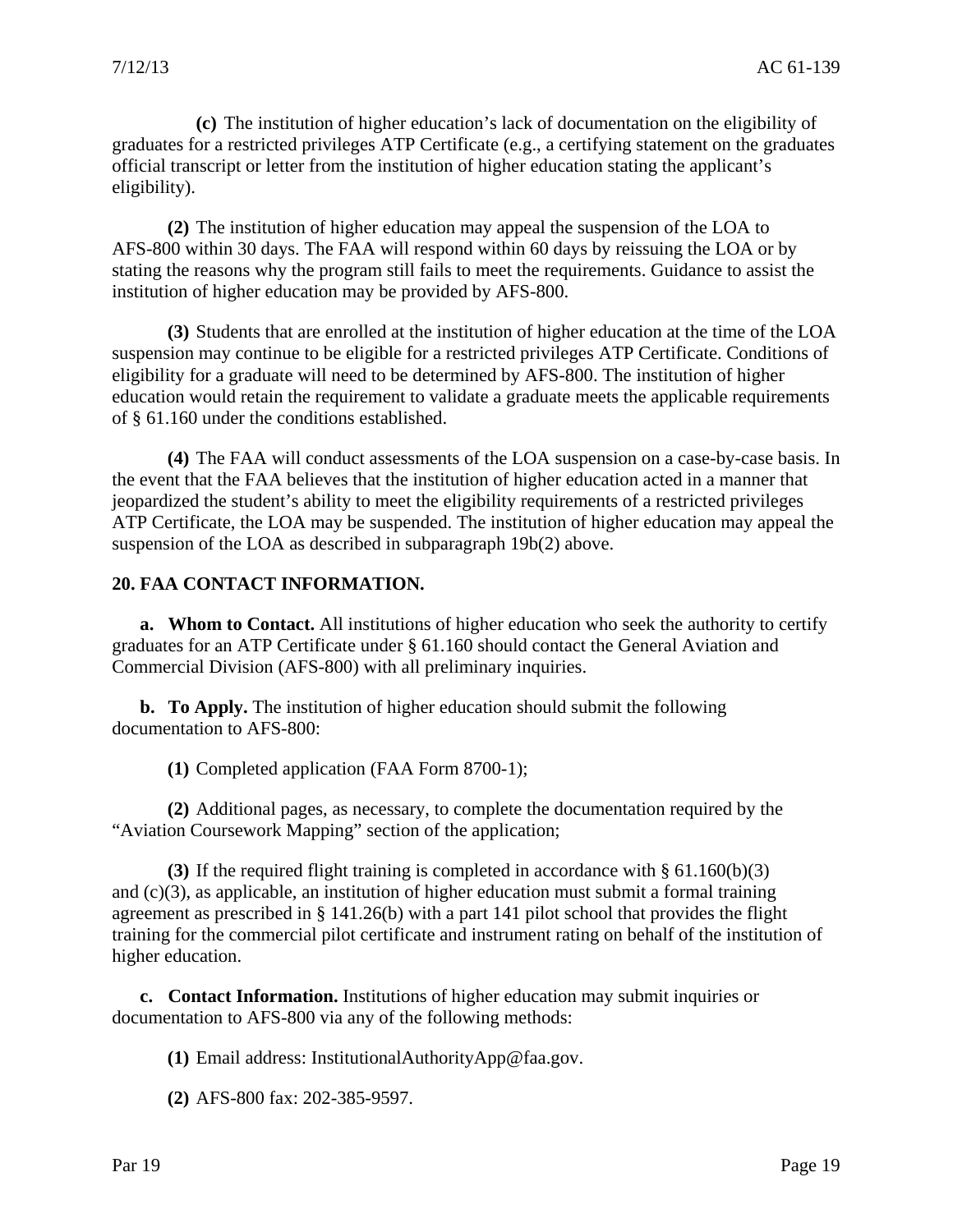**(3)** U.S. Postal Service or other conventional physical document transfer service to:

Federal Aviation Administration General Aviation and Commercial Division, AFS-800 800 Independence Avenue, SW Washington, DC 20591

1s/ John d. Drion For

John M. Allen Director, Flight Standards Service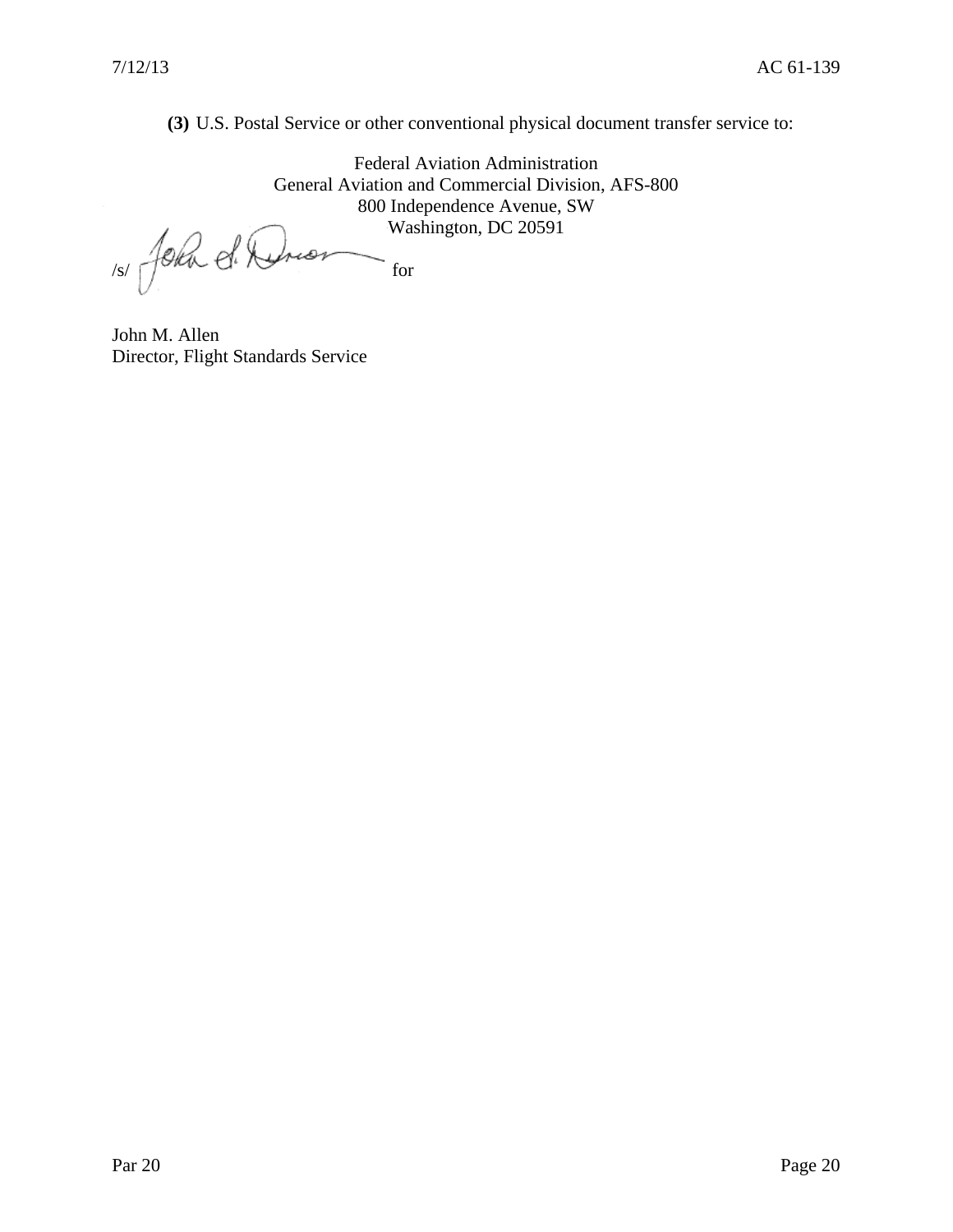#### **APPENDIX 1. SAMPLE APPLICATION**

TYPE OR PRINT ALL ENTRIES IN INK

U.S. Department

of Transportation

Administration

**Federal Aviation** 

Form approved OMB No: 2120-0755<br>7/31/2015

#### **INSTITUTION OF HIGHER EDUCATION'S APPLICATION FOR** AUTHORITY TO CERTIFY ITS GRADUATES FOR AN AIRLINE TRANSPORT PILOT CERTIFICATE WITH REDUCED AERONAUTICAL **EXPERIENCE**

APPLICANT - Read submittal and signature instructions on the last page. This application is for institutions of higher education seeking the authority under § 61.169 to certify its graduates for an airline transport pilot certificate under the academic and aeronautical experience requirements in § 61.160. This application seeks information from the institution of higher education to ensure its academic curriculum incorporates at least the minimum credit hours for aviation and aviationrelated coursework, as prescribed in § 61.160(b), (c), or (d). Additionally, the institution of higher education should identify<br>which courses meet the ground and flight training requirements of § 61.160(b), (c), or (d) in Mapping Section. For additional instructions and information, refer to AC 61-139.

| 1. Please indicate the nature of this submission.                                                                                                                                                                                                                                                                                                          |                                                                                                       | 2. DATE (MM/DD/YYYY)                                   |                     | 3. INSTITUTION NAME                     | 4. PHONE NUMBER  |  |  |  |
|------------------------------------------------------------------------------------------------------------------------------------------------------------------------------------------------------------------------------------------------------------------------------------------------------------------------------------------------------------|-------------------------------------------------------------------------------------------------------|--------------------------------------------------------|---------------------|-----------------------------------------|------------------|--|--|--|
| $\boxtimes$ Initial $\Box$ Revision $\Box$ Reinstatement                                                                                                                                                                                                                                                                                                   |                                                                                                       | 08/01/2013                                             |                     | School of Aviation                      | $(xxx)$ xxx-xxxx |  |  |  |
| 5. ADDRESS OF PRINCIPAL BUSINESS OFFICE                                                                                                                                                                                                                                                                                                                    |                                                                                                       |                                                        |                     |                                         |                  |  |  |  |
| 1200 School Street, City, State Zip Code                                                                                                                                                                                                                                                                                                                   |                                                                                                       |                                                        |                     |                                         |                  |  |  |  |
| <b>6. POINT OF CONTACT NAME</b>                                                                                                                                                                                                                                                                                                                            |                                                                                                       |                                                        |                     | 7. POINT OF CONTACT E-MAIL              |                  |  |  |  |
| Professor Jane Doe                                                                                                                                                                                                                                                                                                                                         |                                                                                                       |                                                        | Jane.Doe@School.edu |                                         |                  |  |  |  |
| 8. DEGREE PROGRAM: List all degree programs with aviation majors.                                                                                                                                                                                                                                                                                          |                                                                                                       |                                                        |                     |                                         |                  |  |  |  |
| <b>X</b> Bachelor Degree                                                                                                                                                                                                                                                                                                                                   | Bachelor of Science in Professional Pilot, Bachelor of Business Administration in Aviation Management |                                                        |                     |                                         |                  |  |  |  |
| Associates Degree                                                                                                                                                                                                                                                                                                                                          |                                                                                                       |                                                        |                     |                                         |                  |  |  |  |
| 9. PART141 (FLIGHT) PILOT SCHOOL NAME                                                                                                                                                                                                                                                                                                                      |                                                                                                       | <b>PART 141</b><br><b>CERTIFICATE</b><br><b>NUMBER</b> |                     | LOCATION OF MAIN OPERATIONS BASE        |                  |  |  |  |
| <b>ABC Flight School</b>                                                                                                                                                                                                                                                                                                                                   |                                                                                                       | AB1S172A                                               |                     | City, State                             |                  |  |  |  |
| 10. PART141 (GROUND) PILOT SCHOOL NAME (If<br>different from flight pilot school)                                                                                                                                                                                                                                                                          |                                                                                                       | <b>PART 141</b><br><b>CERTIFICATE</b><br><b>NUMBER</b> |                     | <b>LOCATION OF MAIN OPERATIONS BASE</b> |                  |  |  |  |
| School of Aviation                                                                                                                                                                                                                                                                                                                                         |                                                                                                       | <b>SA1S777G</b>                                        |                     | <b>City State</b>                       |                  |  |  |  |
| Please answer the following question by selecting either "YES" or "NO".                                                                                                                                                                                                                                                                                    |                                                                                                       |                                                        |                     |                                         |                  |  |  |  |
| Is the academic institution that is seeking the authority to certify its graduates accredited by the<br>Department of Education in 34 CFR 600.2 (Refer to http://ope.ed.gov/accreditation/)? If yes, please<br>11. <b>X</b> YES ONO                                                                                                                        |                                                                                                       |                                                        |                     |                                         |                  |  |  |  |
| indicate accrediting agency: Middle States Commission on Higher Education<br>Please explain your answers to the following questions. If additional space is necessary, attach in a separate document.                                                                                                                                                      |                                                                                                       |                                                        |                     |                                         |                  |  |  |  |
| 12. For Initial and Reinstatement applications-explain any substantial change in the previous 5 years to a degree program<br>identified above. For a Revision application-explain the reason for the revision (substantial change).                                                                                                                        |                                                                                                       |                                                        |                     |                                         |                  |  |  |  |
| In 2012 (1 year ago), the School restructured the curriculum in two aviation courses [List course numbers]. The modifications to the<br>subject matter were made to more clearly focus the two courses on human factors and aviation safety.                                                                                                               |                                                                                                       |                                                        |                     |                                         |                  |  |  |  |
| 13. For All applications-explain any change in (a) the status of the 14 CFR part 141 pilot school certificate(s) and/or (b) your<br>association with a pilot school (if applicable). For Initial and Reinstatement applications-include any change over the past 5<br>years (if applicable).                                                               |                                                                                                       |                                                        |                     |                                         |                  |  |  |  |
| In 2009 (3 years ago), the School decided to no longer provide the flight training under its part 141 certificate and contracted with ABC<br>Flight School, also a part 141 pilot school, to provide the required training. The University now provides only ground training under its part<br>141 certificate. There were no content changes to the TCOs. |                                                                                                       |                                                        |                     |                                         |                  |  |  |  |

FAA Form 8700-1 (07-13)

 $\mathbf{1}$